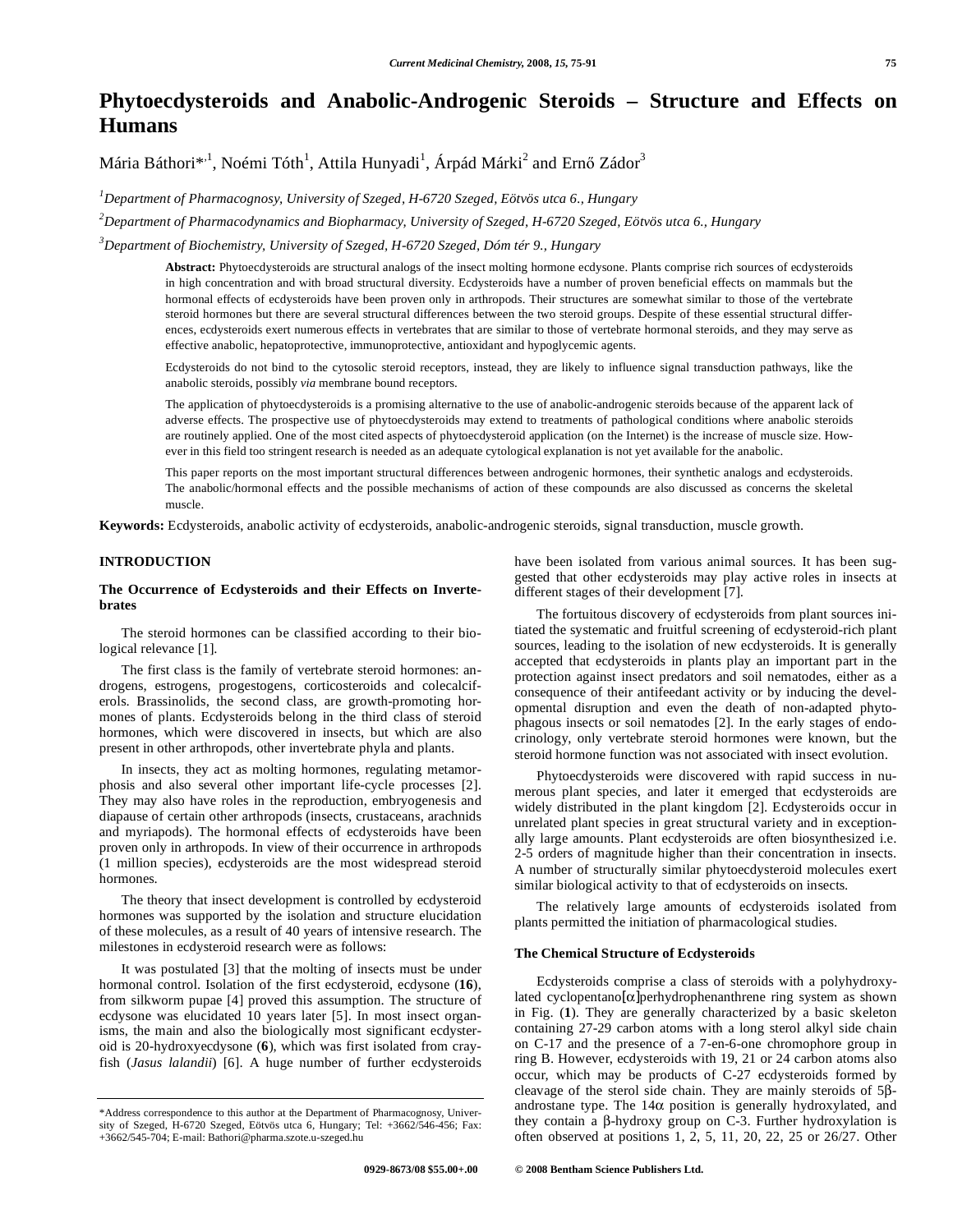HO

 $R<sub>2</sub>$ 

R3





Fig. (1). The chemical structures of ecdysteroids referred to in this paper. 20E = 20-hydroxyecdysone.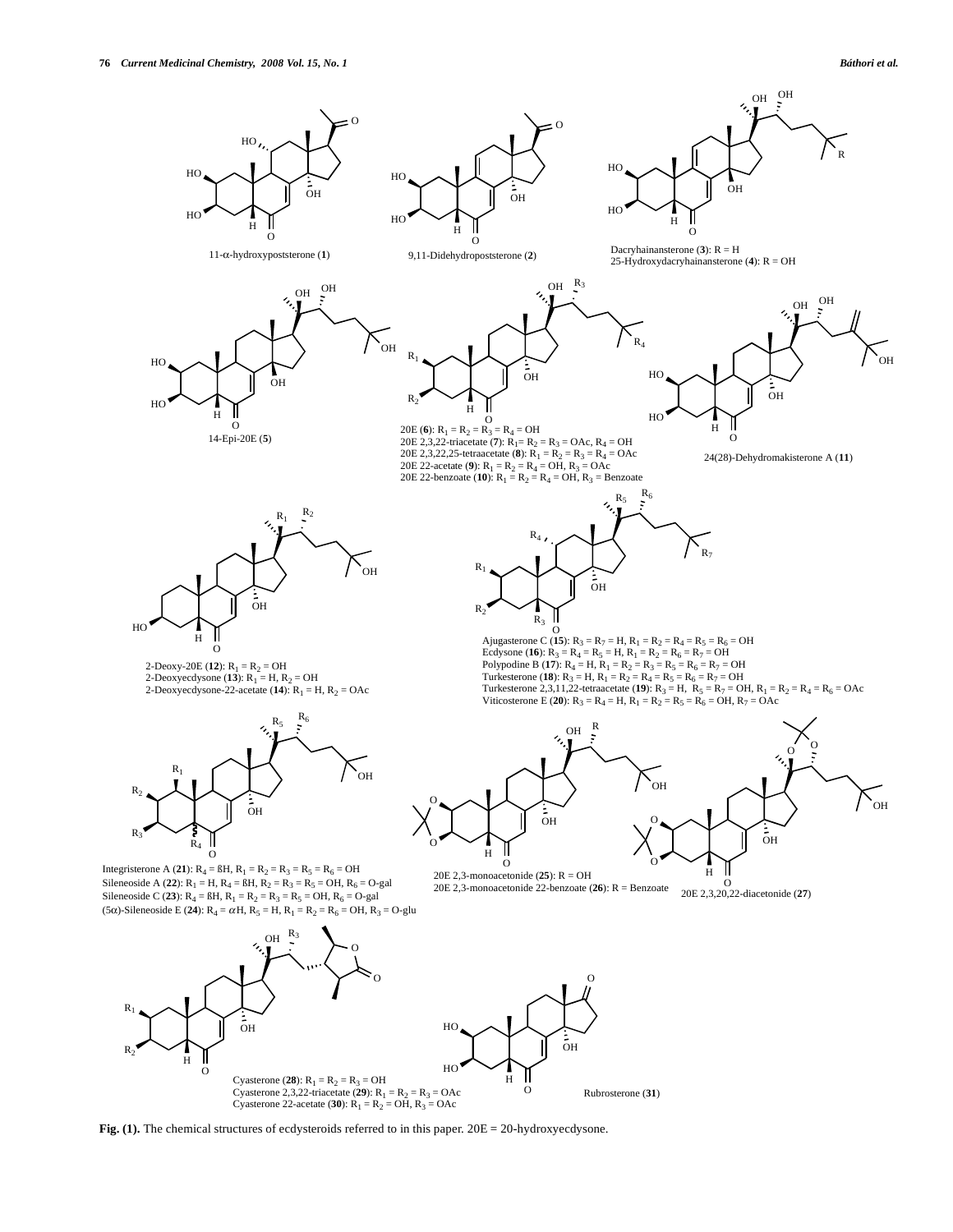known features include an additional double bound, a second oxo group and they also occur in glucoside, esters or ether form.

# **PHARMACOLOGICAL EFFECTS OF ECDYSTEROIDS COMPARED TO ANABOLIC-ANDROGENIC STEROIDS ON MAMMALS**

The ecdysteroids influence many physiological functions and have a wide array of experimentally proved, beneficial pharmacological effects on mammals, including humans; their low acute toxicity has been repeatedly demonstrated experimentally [8-11], *e.g.*  $LD_{50} > 6$  g/kg and  $> 9$  g/kg for 20-hydroxyecdysone (6) administered i.p. or orally to mice, respectively. A dose of 0.1 g/kg of 20 hydroxyecdysone (**6**) administered i.v. to rabbits did not cause a toxic reaction, and the subacute treatment of rats with 2 g/kg/day resulted in no toxic symptoms.

Ecdysteroids affect certain major metabolic pathways in mammals: protein synthesis, lipid and carbohydrate metabolisms and ioncurrents. Ecdysteroids display protective, corrective and preventive effects. They are general tonic and broad-spectrum stimulants, improving the health of mammalian organisms. They may act as effective anabolic, hepatoprotective, immunoprotective, antioxidant and hypoglycemic agents. They are considered adaptogenic, enhancing the physical performance; promoting vitality and increasing the resistance to stress and aging.

Most of the pharmacological experiments have been carried out on the main phytoecdysteroid, 20-hydroxyecdysone (**6**). A 0.1% concentration of 20-hydroxyecdysone (**6**) is not unusual in plants, and several plant species biosynthesize 20-hydroxyecdysone (**6**) in 1-3 % of their dry mass, i.e. a 2-6-fold order of magnitude higher concentration than those of the other ecdysteroid constituents. 20- Hydroxyecdysone (**6**) can be isolated from these plant sources by simple separation procedures [12]. The isolation of minor ecdysteroids requires adequate plant sources, from which these ecdysteroids can be isolated in appropriate quantities by means of sophisticated methods [13]. Such plants are *Ajuga, Serratula, Silene* species and *Leuzea*. The pharmacological investigation of minor ecdysteroids has recently come into the limelight. The large number of phytoecdysteroids (more than 300) with basically different structures promotes continuous research for the discovery of further pharmacological effects and supervision of the earlier findings.

Until now only a limited number of studies compared the physiological effects of anabolic-androgenic steroids and ecdysteroids in the same experimental system. Most of these works have not been published in international scientific journals and the whole articles are not available in English, therefore it is difficult to evaluate their experimental data. As the investigated problems are still interesting and fundamental, and the main aspects are worth to consider for further enlightenment, these works will be summarized here according to the studied effects.

#### **Effects on Protein Synthesis**

The first observed and classical pharmacological activity of ecdysteroids was their protein synthesis-stimulatory effect. Okui *et al*. [14], and Otaka *et al.* [15] reported the stimulatory effect of ecdysteroids on protein synthesis in the mouse liver. The amino acid incorporation was determined after the oral or intraperitoneal administration of ecdysteroids isolated from plants. 4-Chlorotestosterone (**41**), Fig. (**2**), an anabolic-androgen, was used as control. Maximum activity was observed for 20-hydroxyecdysone (**6**) and the anabolic-androgen.

A protein synthesis increase after 20-hydroxyecdysone (**6**) administration was confirmed by Otaka *et al.* [16] in the mouse liver and in the microsomal fraction of the mouse liver. The anabolic activities of 20-hydroxyecdysone (**6**) and cyasterone (**28**) were likewise determined in mice, where enhanced protein synthesis was detected in the liver and kidney [17].

These early studies were extended to examinations of protein synthesis in other tissues and other mammalian species (rats, mice, sheep, pigs, quails) [18-23]. For example improved nitrogen retention and a body weight increase with lowered feed consumption were observed in pigs and Japanese quails (>12% increase) which received ecdysteroid-containing plants and 20-hydroxyecdysone (**6**) in their diets [24].

Comparing the effect of ecdysteroids and anabolic-androgenic steroids it has been reported [25] that an androgen dependent development is a prerequisite before the action of ecdysteroids in rat. 20-Hydroxyecdysone (**6**) in 0.5 mg/100 g dose for 7 days resulted in increased weight gain of the whole body, liver, heart, kidneys and musculus tibialis anterior in rats. The accumulation of protein content was also accelerated. These changes were even more pronounced if the animals were still growing (70-80 g). In sexually immature castrated rats the androgenic action of 20 hydroxyecdysone (**6**) was not demonstrable in contrast to that of methandrostenolone (**36**). Twenty-four years later an extensive comparative study was presented in English using a number of purified ecdysteroids including turkesterone (**18**), 20 hydroxyecdysone (**6**) and methandrostenolone (**36**) [26].

An early report [27] also implied the difference between the mechanisms of actions of ecdysteroids and anabolic steroids. 20- Hydroxyecdysone (**6**), turkesterone (**18**) and 2-deoxyecdysone (**13**) in the same (0.5 mg/100 g) dose were found to stimulate protein synthesis in the liver of laboratory mice. The protein synthesisincreasing ability was associated with polyribosomal activity. The preliminary administration of actinomycin D did not prevent the phytoecdysteroid effect on protein synthesis stimulation. Therefore it has been concluded that the anabolic effect of ecdysteroids is connected with the acceleration of translocation processes instead of the induction of new RNA synthesis. This shows that ecdysteroids are not likely to act as the classical steroids, *via* cytoplasmic receptor and regulation of gene transcriptional activity.

The effect of Nerobol® (**36**) and 20-hydroxyecdysone (**6**) was linked in insulin-dependent processes and in insulin resistance [28]. The insulin resistance was induced by injection of hydrocortisone and the insulin insufficiency by alloxan. The sensitivity of the body to intravenal infusion of insulin and the reaction of isolated fat tissue to the hormone increased after administration of both Nerobol<sup>®</sup> (**36**) and 20-hydroxyecdysone (**6**). The above effects of the steroid were more dependent on the nonspecific protein synthesis of the cells than on the increase in insulin secretion.

Chermnykh *et al.* [29] compared the anabolic action of ecdysteroids and of methandrostenolone (**36**) on male mice, preconditioned with or without a swimming test.

Methandrostenolone (**36**) produced anabolic effects only after constant training, but 20-hydroxyecdysone (**6**) improved the physical ability of the mice both with and without this preconditioning training. Methandrostenolone (**36**) stimulated the biosynthesis of myofibrillar proteins in the musculus soleus, but not in the musculus extensor digitorum longus, while 20-hydroxyecdysone (**6**) increased the amount of myofibrillar proteins in both muscles.

Meanwhile Syrov and coworkers consequently described non androgenic effects of ecdysteroids [25-27], at least one study is at variance with their conclusion. Xu *et al*. [30] have reported that 20 hydroxyecdysone (**6**), the effective compound of the extract from *Antherea pernyi* Pas, was able to increase the weight of prostatesemina and levator ani/muscle-bubocavernosus muscles of castrated mice. The extract was also able to accelerate the growth of younger male mice and enhances the RNA, DNA and protein content in liver. Therefore it has been concluded that 20-hydroxyecdysone (**6**) has androgen-like anabolic action.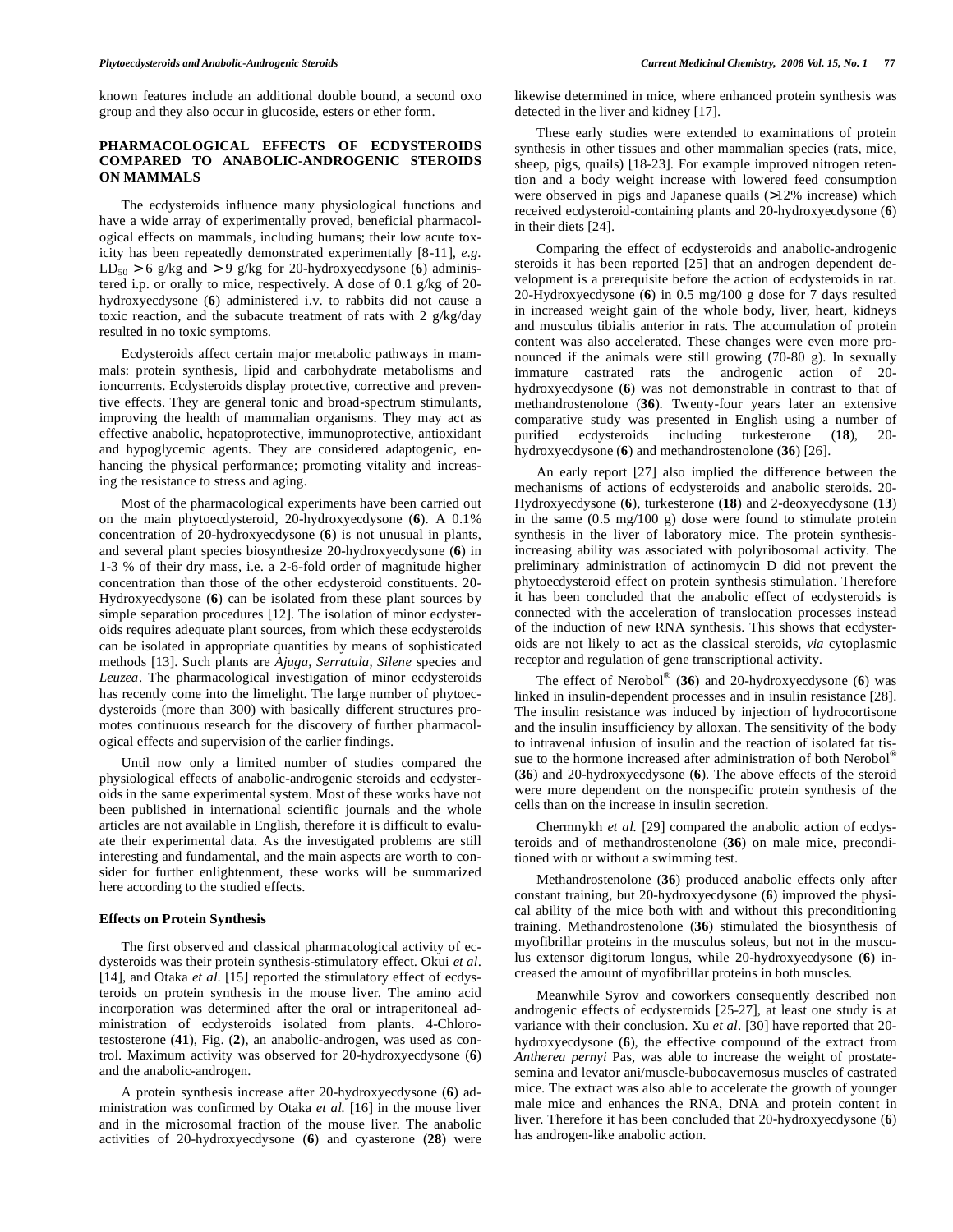



19-Nortestosterone / Nandrolone / Durabolan® (**46**)



Methylnandrolone (**47**)



Norethandrolone (**48**)



Norclostebol (**49**)

OH a et  $\circ$ 

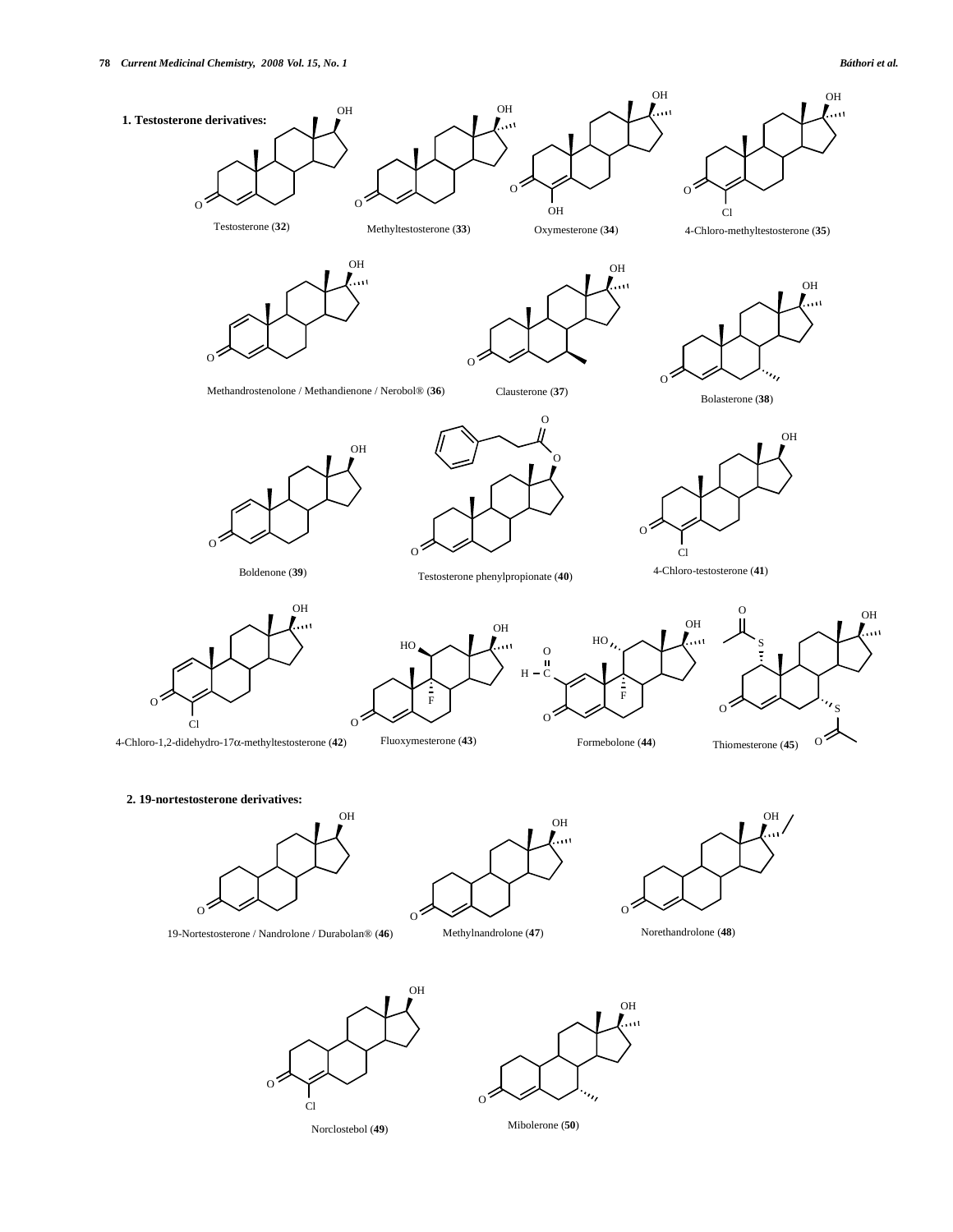**Fig. (2). Contd…..** 



These protein synthesis-stimulating effects of ecdysteroids was determined following the p.o, i.p. or i.v. administration of 0.2-500 mg/kg ecdysteroids from 5 to 150 days.

# **Hormonal Activity on Mammals**

In consequence of their steroidal structure and anabolic action, ecdysteroids have often been suspected of possessing the hormonal effects of vertebrate steroids (estrogens, androgens and corticoids), especially of the androgens. Knowledge of the hormonal nature of various ecdysteroids would be of pharmacological importance because of their possible future use in therapy.

The absence of an androgenic effect of 20-hydroxyecdysone (**6**) and some other ecdysteroids has been widely proven in experimental animals. This conclusion was based on measurement of the in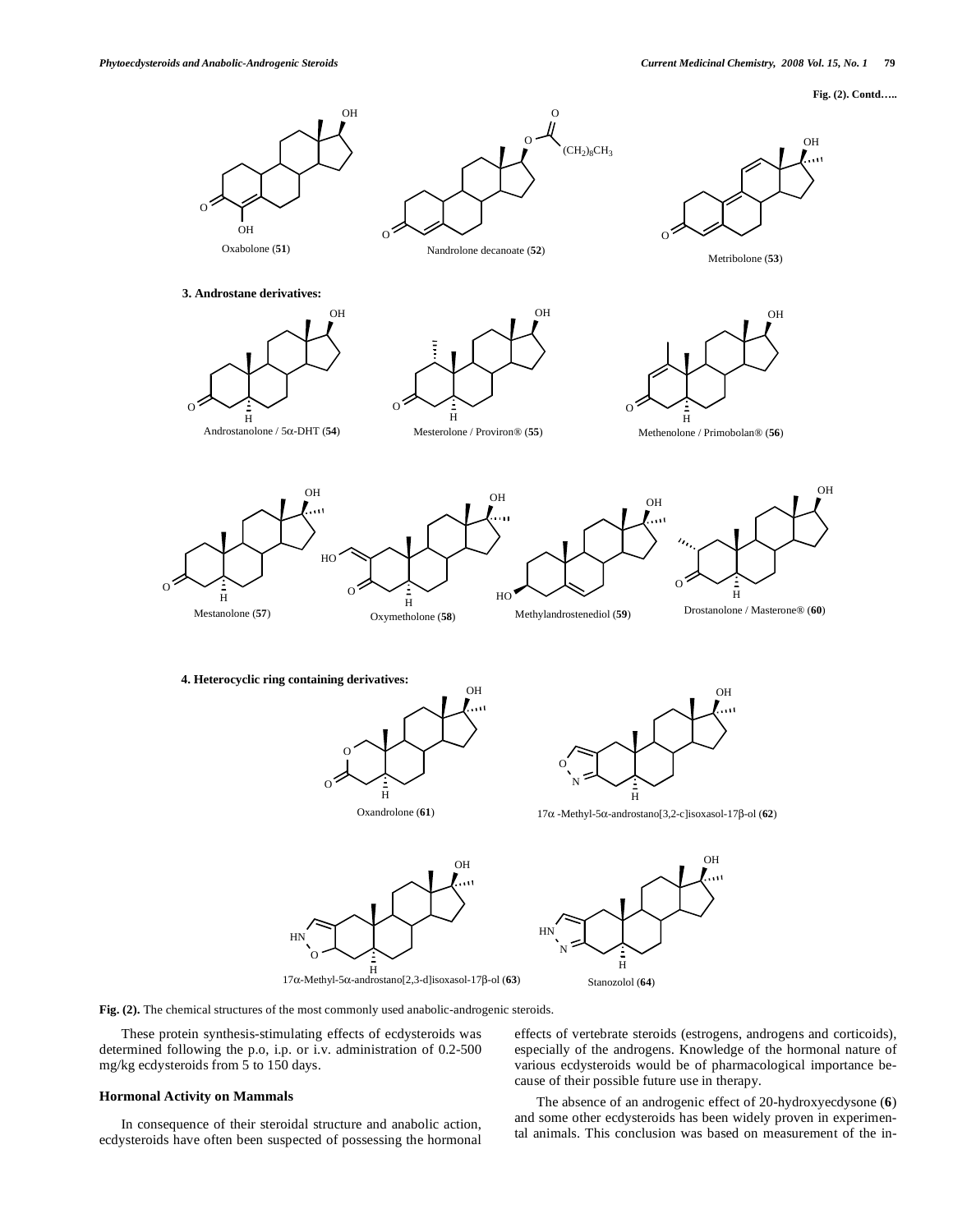crease of the prostate and seminal vesicle mass, where no androgenic effect was observed [31-34].

The estrogenic effect has been assayed only in the case of 20 hydroxyecdysone (**6**). The possibility of estrogenic or antiestrogenic effects of 20-hydroxyecdysone (**6**) was investigated by Prabhu & Nayar [35]. In intravaginal doses of 30- 500 μg, it was compared with  $17\beta$ -estradiol dipropionate in adult female rats. Neither estrogenic nor antiestrogenic effects of 20-hydroxyecdysone (**6**) were observed.

It has also been reported that the effects of anabolic steroids and ecdysteroids are characteristically different on thymocytes. The systemic administration of testosterone (**32**) and methandrostenolone (**36**) to male rats in doses of 1-2 mg/100 g for 10 days decreased the mass of thymus and reduced the thymic serum factor content. 20-Hydroxyecdysone (**6**) which does not possess androgenic activity failed to influence the thymus mass and the level of the thymic serum factor [36].

An another work [34] presented similar findings: two anabolic steroids, the testosterone (**32**) and methandrostenolone (**36**) decreased mass, the quality of DNA and the incorporation of  ${}^{3}H$  labeled thymidine in thymocytes after ten-days injection to mice in 5 mg/100 g dose. Ecdysten® (preparation containing various ecdysteroids) did not influence proliferative activity of thymocytes *in vitro* and thymolytic effect *in vivo*. This indicates that the proliferative process may have a functional significance in thymolitical effect of anabolic steroids.

The glucocorticoid effect of ecdysteroids has not been investigated yet.

While these results have not been confirmed by modern radioligand binding assays before, in our laboratory *in vitro* radioligand binding assays using estrogen, glucocorticoid and androgen receptor selective-radioligands were applied to check on the presence or absence of estrogen, glucocorticoid and androgen effects of 11 ecdysteroids (Table **1**). Our unpublished results can be summarized as follows:

The specific binding of all the ligands was higher than 70% at estrogen and glucocorticoid receptors concentration of  $10^{-6}$  M (Table 1), and therefore the  $IC_{50}$  values are higher than  $10^{-6}$  M. On androgen receptor four compounds {20-hydroxyecdysone (**6**), polypodine B (**17**), 20-hydroxyecdysone 22-acetate (**9**), 9,11 didehydropoststerone (**2**)} showed lower specific binding than 60%.

The  $K_i$  values of the most active compounds on estrogen receptor {20-hydroxyecdysone (**6**), 20-hydroxyecdysone 22-acetate (**9**),  $11\alpha$ -hydroxypoststerone (1)} and on androgen receptor  $\{9,11\}$ didehydropoststerone (**2**)} were measured in competition binding assays. None of the tested ligands had remarkable  $K_i$  values on both receptors (Table **2**). Even the most active compound {9,11 didehydropoststerone  $(2)$ } possessed only a moderate K<sub>i</sub> value  $(5.15x10<sup>-7</sup>$  M) on the androgen receptor. The competition binding curves are demonstrated in Fig. (**4**). Various structural changes in the molecule (side chain cleavage, 11-hydroxylation, epimerization at C-14 and esterification) were not associated with significantly different hormonal properties. Rubrosterone (**31**) has certain structural elements common to androst-4-en-3,17-dione. However, the structural similarity of this ecdysteroid with this known anabolicandrogen is not accompanied by a vertebrate steroid hormonal effect.

Based on the radioligand binding assay we can conclude that none of the tested ecdysteroids displayed an estrogenic, glucocorticoid or androgenic effect, which represents that ecdysteroids do not bind to the vertebrate steroid receptors.

#### **Effect on Liver**

The beneficial effects of ecdysteroids and anabolic-androgenic steroids were found to be similar in liver. The administration of ecdysteroids {20-hydroxyecdysone (**6**), turkesterone(**18**)} at a dose of 5 mg/kg and the anabolic steroid preparation Nerobol® (**36**) at a 10 mg/kg dose resulted in changes of mitochondrial enzyme activities in experimental hepatitis caused by  $CCl<sub>4</sub>$  poisoning in rats. Positive alterations were found in activity of the polyenzymatic systems in membranes of liver mitochondria, simultaneously with an increase in their stability and resistance to the effect of exogenous factors producing the mitochondria degradation (controlled heating, treatment with phospholipase A2 or trypsin). These alterations, which appear to occur due to the development of strong binding forces between phospholipids and proteins of the inner mitochondrial membrane, promoted normalization of the respiratory chain and the outer pathway of electron transport in hepatocytes of rats with hepatitis [37].

In a subsequent work 20-hydroxyecdysone (**6**), turkesterone (**18**) and cyasterone (**28**) were compared to Nerobol® (**36**) in carbon tetrachloride-induced liver lesion. Ecdysteroids were administered in a dose of 0.5mg/100g per os to rats with hepatitis induced by subcutaneous injections of  $\text{CCl}_4$ . The treatment alleviated the he-

| Table 1. | Specific Binding of the Estrogen Receptor (ER), Glucocorticoid Receptor (GR) and Androgen Receptor (AR) Selective Radioligands |
|----------|--------------------------------------------------------------------------------------------------------------------------------|
|          | Using 10 <sup>°</sup> M Competitors (Our Unpublished Results)                                                                  |

| <b>Ecdysteroids</b>                | Specific binding $\pm$ SEM, % |                |                 |  |  |
|------------------------------------|-------------------------------|----------------|-----------------|--|--|
|                                    | ER                            | GC             | AR              |  |  |
| 20E(6)                             | $84.7 \pm 2.9$                | $98.7 \pm 5.1$ | $50.7 \pm 3.7$  |  |  |
| Polypodine B $(17)$                | $94.7 \pm 4.2$                | $99.2 \pm 3.5$ | $54.4 \pm 8.3$  |  |  |
| 20E 22-acetate (9)                 | $71.7 + 4.2$                  | $98.4 \pm 3.1$ | $59.2 \pm 6.1$  |  |  |
| Ajugasterone C $(15)$              | $96.8 \pm 3.5$                | $98.4 \pm 3.2$ | $68.8 \pm 5.7$  |  |  |
| Turkesterone (18)                  | $96.7 \pm 2.4$                | 99.6±5.4       | $89.0 \pm 3.5$  |  |  |
| 14-Epi 20E (5)                     | $88.6 \pm 6.2$                | $96.4 \pm 3.2$ | $100.1 \pm 2.9$ |  |  |
| $11\alpha$ -Hydroxypoststerone (1) | $78.9 \pm 3.9$                | $97.6 \pm 4.1$ | $99.0 \pm 6.7$  |  |  |
| Rubrosterone (31)                  | $93.2 \pm 3.4$                | $96.6 \pm 3.2$ | $96.5 \pm 9.9$  |  |  |
| Dachryhainansterone (3)            | $95.3 \pm 6.8$                | $98.9 \pm 1.5$ | $99.5 \pm 5.2$  |  |  |
| 25-Hydroxydacryhainansterone (4)   | $92.8 \pm 7.2$                | $97.6 \pm 2.5$ | $89.8 \pm 7.9$  |  |  |
| 9,11-Didehydropoststerone (2)      | $96.3 \pm 3.1$                | $99.6 \pm 1.3$ | $40.7 + 3.4$    |  |  |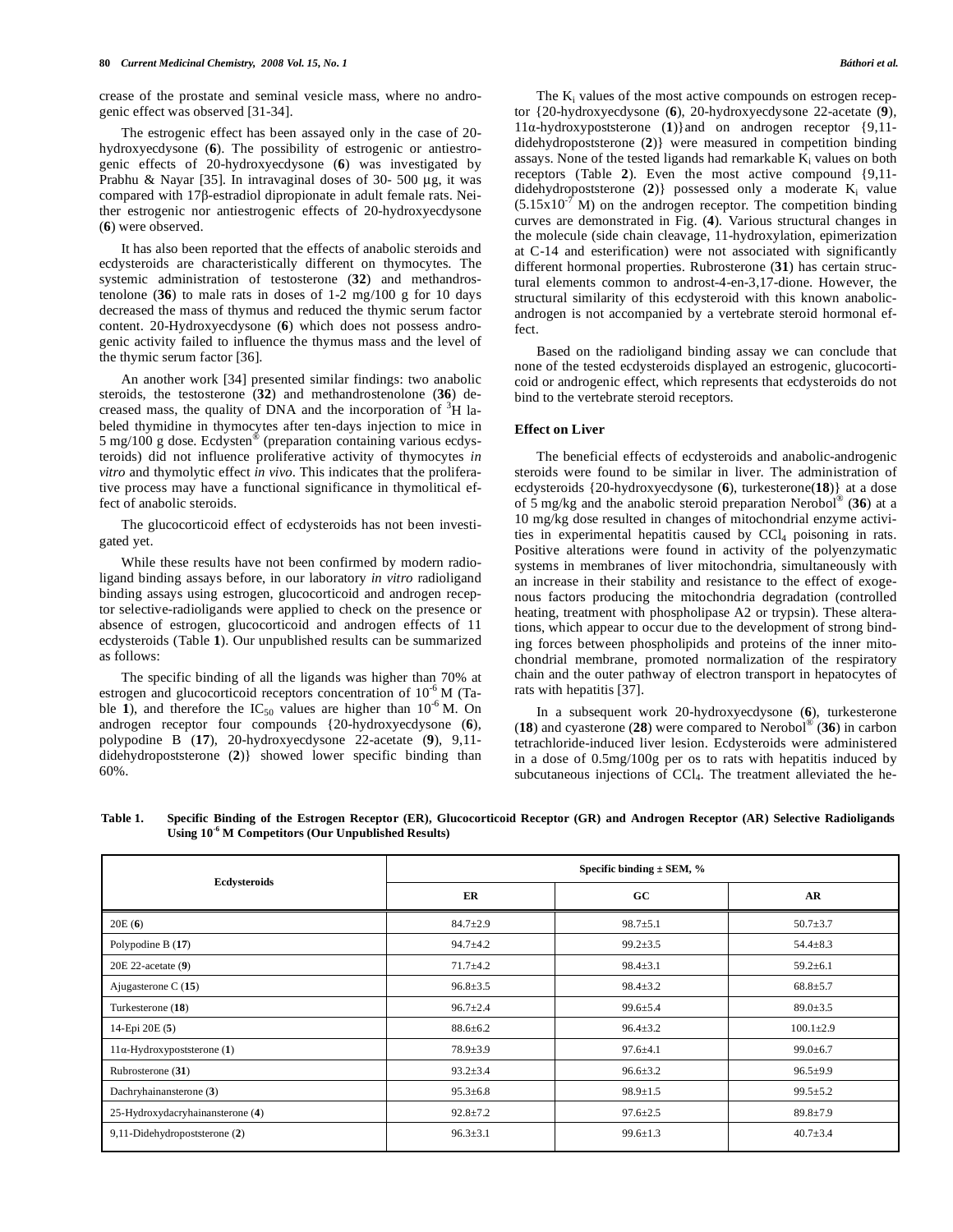

**Fig. (3).** The chemical structures of some designer steroids.

patic effect of CCl<sub>4</sub> and the normalization of functional and metabolic disorders in the liver. The ecdysteroids and Nerobol® (**36**) noticeably stimulated the recovery of bile secretion, the synthesis of bilirubin and bile acids and cholesterol excretion [38].

**Table 2. Ki Values of the Most Active Compounds on Estrogen and Androgen Receptors. The Radioligands were [<sup>3</sup> H]17- Estradiol and [<sup>3</sup> H]Dihydrotestosterone (Our Unpublished Results)** 

| <b>Estrogen receptor</b>      | $K_i$ , nM            |  |  |  |  |
|-------------------------------|-----------------------|--|--|--|--|
| 17 <sub>B</sub> -Estradiol    | $0.39\times10^{-10}$  |  |  |  |  |
| 20E(6)                        | $2.53\times10^{-5}$   |  |  |  |  |
| Polypodine B (17)             | $6.95\times10^{-5}$   |  |  |  |  |
| $20E$ 22-acetate $(9)$        | $1.35\times10^{-6}$   |  |  |  |  |
| Androgen receptor             |                       |  |  |  |  |
| Testosterone (32)             | $1.09\times10^{-9}$   |  |  |  |  |
| 9,11-Didehydropoststerone (2) | $5.15 \times 10^{-7}$ |  |  |  |  |

### **Effect on Kidney**

The nephroprotecting effect of ecdysteroids resembled the action of a steroidal anabolic-androgenic drug Nerobol® (**36**). 20 hydroxyecdysone (**6**) and turkesterone (**18**) isolated from *Ajuga turkestanica* (Rgl.) Brig. decreased the manifestation of uremic intoxication in rats with experimental renal pathology induced by a nephrotoxic mixture (containing uranyl acetate and glycerol). Injected in 0.5 mg/100 g dose, ecdysteroids restored glomerular filtration level, favor the disappearance of the albuminuria and normalized urinary sediments [39].

#### **Anti-Tumor Effect**

The influence of 20-hydroxyecdysone (**6**) in combination with the therapeutic and half doses of cisplatin and adriamicin (anticancer drugs) was studied on the development of subcutaneously and intraperitoneally transplanted P388 and L1210 leukemia and metastasizing B16 melanoma in mice. 20-hydroxyecdysone (**6**) significantly stimulated the chemotherapeutic effect of low doses of the cytostatics: inhibition of tumor growth, mice survival rate, their lifespan, and the antimetastatic activity index were comparable or better than those obtained after therapy with high doses of the antitumor drugs. The influence of high and low doses of cisplatin and its low dose in combination with 20-hydroxyecdysone (**6**) on the dynamics of protein and DNA biosynthesis in the liver, pancreas, thymus, spleen, and adrenals of tumor-bearing mice were also studied. Although the therapeutic effect of 4 mg/kg cisplatin by activated protein biosynthesis and DNA repair is comparable or better than that of its low dose (2 mg/kg) in combination with 20 hydroxyecdysone (**6**), the combination with ecdysteroids looks preferable for chemotherapy since the therapeutic dose of cisplatin is toxic for the intact tissues [40].

## **Cholesterolemic Effect**

Ecdysteroids influence the metabolism of cholesterol, the precursor of the biosynthesis of steroid hormones. The most active hypocholesterolemic compound, affecting the absorption of  ${}^{3}H_{1}$ cholesterol in small intestine of rats with experimental hypercholesterolemia, proved to be integristerone A (**21**); and the activity was gradually decreased in the following series of compounds: 20 hydroxyecdysone (**6**), steroid sapogenine allyogenone, cyasterone (**28**) and viticosterone E (**20**). Thus, the hypocholesterolemic activity of the preparations enhanced with an increase in the number of hydroxy groups in the molecules. After daily administration of 20 hydroxyecdysone (**6**) at a dose of 2.5 mg/kg to the animals with hypercholesterolemia for 3, 6 and 8 weeks, the cholesterol level of blood plasma was decreased by 7.0%, 16.9% and 29%, respectively. This phenomenon was accompanied by a decrease of the cholesterol content in erythrocyte membranes as well as in microfilaments of erythrocyte border by 26% and 34%, respectively. Amount of phospholipids and the cholesterol/phospholipids ratio were also normalized in the membranes. The data obtained suggest a competition between cholesterol and the hypocholesterolemic componds such as ecdysteroids during the process of binding with the membrane sites depending on their concentrations in blood plasma, intestine lumen and on their content in the membranes [41].

It has not been further enlighted whether the ecdysteroids indeed compete with cholesterol for binding to membrane sites, and the understanding of phytoecdysteroid action in mammals has also not progressed much for tens of years. In the meantime it became accepted that ecdysteroids do not bind to any of the mammalian steroid receptors with suitable affinity [42]. Instead, the ecdysteroid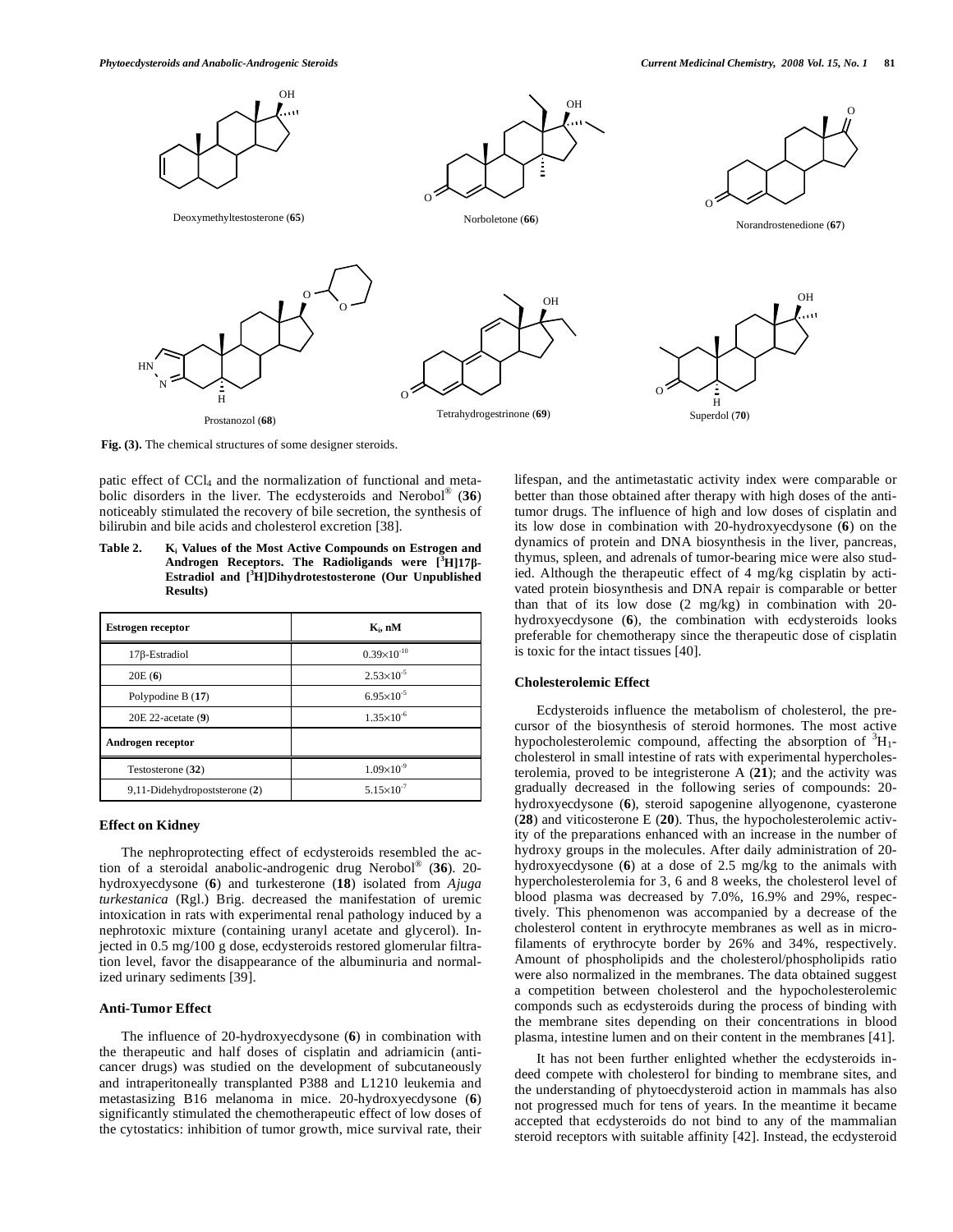

**Fig. (4).** Competition binding curves of compounds: **A**)  $3,17\beta$ -Estradiol ( $\Delta$ ) (K<sub>i</sub>: 0.39×10<sup>-10</sup> M), 20E ( $\bullet$ ) (K<sub>i</sub>: 2.53×10<sup>-5</sup> M), Polypodine B (o) (K<sub>i</sub>: 6.95×10<sup>-5</sup> M) and 20E 22-acetate (+) (K<sub>i</sub>: 1.35×10<sup>-6</sup> M) on rat estrogen receptor. The radioligand was  $[^{3}H]17\beta$ -Estradiol; **B**) Testosterone ( $\square$ ) (K<sub>i</sub>: 1.09×10<sup>-9</sup> M) and 9,11-Didehydropoststerone ( $\nabla$ ) (K<sub>i</sub>: 5.15×10<sup>-7</sup> M) on rat prostate cytosol. The radioligand was [<sup>3</sup>H]Dihydrotestosterone.

receptor in insects is more related evolutionarily to the thyroid and retinoid X receptor [43]. It has been rarely reported even in insects that ecdysteroids acted without binding to a cytosolic receptor, *via* signal transduction systems [44]. This might be appreciated regarding the fact that the action of anabolic-androgenic steroids, an analog to the effect of ecdysteroids in mammals, has still not been clarified until present days.

#### **Ecdysteroid Containing Preparations**

The characteristic pharmacological results of ecdysteroid treatment have led to the appearance of numerous ecdysteroidcontaining health-improvement products, food supplements and tonics [10,45,46]. Such preparations are widely advertised on the Internet for healthy people, body-builders and sportsmen, and are also available commercially as OTC drugs. Their indications are mainly based on two important effects of the ecdysteroids: the anabolic and adaptogenic effects. The ecdysteroid-containing preparations are used with the aims of increasing physical power and endurance in professional sports and building up the muscle fibers (lean muscle) of body-builders, together with the consumption of protein. These products are made from various plant species, the most important of which are *Leuzea*, certain *Pfaffia, Cyanothis, Ajuga* and *Polypodium* species. The ecdysteroids affect the metabolic processes of protein synthesis and energy consumption in cells and are responsible for recovery from muscular tiredness during intensive training. They are able to reduce fat tissue. Certain ecdysteroid-containing preparations have been approved officially [10,47]. They have advantages over artificially synthetized products. They appear to be a deserved substitute for popular, but forbidden preparations such as the anabolic-androgenic products: Nerobol® (**36**), Durobolan® (**46** decanoate) or Proviron® (**55**), used in speed and power sports [49]. The administration of these anabolic-androgens is subject to severe limitation in both chemotherapeutic practice and the sports world, where these drugs are classified as prohibited stimulants.

Ecdysteroids have been used by athletes in Asian countries since 1985. Ecdysteroids appear to be harmless to humans, even in high doses (5 mg/kg body weight per day of 20-hydroxyecdysone (**6**) is generally recommended) and are not prohibited [50].

In contrary the therapeutic effects of ecdysteroids have not been adequately tested by means of clinical treatment, in double-blind, placebo-controlled studies. Randomized clinical trials have not been performed to assess their long-term efficacy and safety. Human clinical investigations in the territory of the former Soviet Union are mentioned on the Internet but a full article is not attainable, so the experimental data are therefore incomplete. The results are summarized without further explanation in Table **3**. The growing popularity of the use of ecdysteroid-containing preparations, dietary supplements and pure ecdysteroids demands checks on long-term human treatment prior to further preclinical and clinical applications with numerous patients. Steps must be taken to ensure the quality and the proper use of these preparations.

The protein synthesis-stimulating effect of ecdysteroids in mammals led to their unofficial use in animal breeding. The overall feed consumption can be lowered when the feed contains ecdysteroids. A recently developed preparation (Bioinfusin) with high anabolic activity leads to an increase in the total body weight of about 10-12% following i.m. administration [51]. It has to be noted that further studies are required in the respect of the accepted use of ecdysteroid-containing preparations in agriculture to increase the meat production of domestic animals.

#### **THE MECHANISM OF ACTION OF ANABOLICS**

After many years of intense research it has become clear that steroids may exert their action on living cells by at least two ways. One is the well-known genomic pathway, involving hormone binding to intracellular cytosolic (classic) receptors and subsequent modulation of gene transcription followed by protein synthesis. The other alternatives are the operating signal transduction pathways that do not act directly on the genome, therefore indicate nongenomic action. The nongenomic nature of a particularly observed phenomenon is relatively easy to confirm by using transcription or translation inhibitors, but the identification and characterization of these pathways and the ligand binding proteins are more difficult. So far a considerable controversy exists about the identity of receptors that mediate these responses. A number of different approaches have been applied to answer this question, including pharmacology,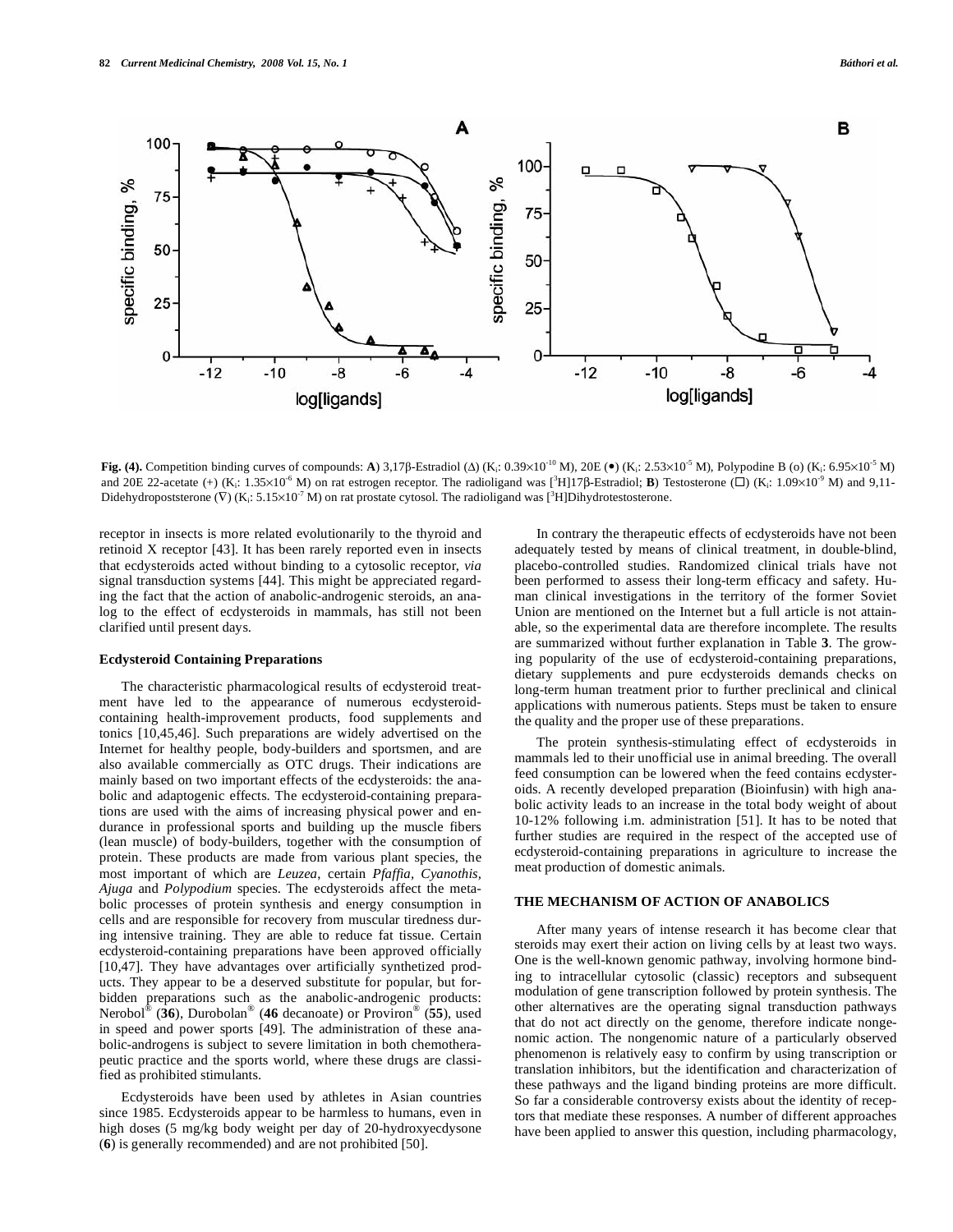| Table 3. | Human Clinical Trials with Ecdysteroids Revealed by Internet Search |  |
|----------|---------------------------------------------------------------------|--|
|----------|---------------------------------------------------------------------|--|

| Ecdysteroid containing preparations,<br>Ecdysteroids                                                    | <b>Effect</b>                                                                         | Duration of<br>treatment | Number of subjects                               | Dosage of 20E     | <b>References</b> |
|---------------------------------------------------------------------------------------------------------|---------------------------------------------------------------------------------------|--------------------------|--------------------------------------------------|-------------------|-------------------|
| $\text{Ecdysten}^{\circledast}$<br>Leveton <sup>®</sup><br>Prime Plus <sup>®</sup> (containing protein) | Elevated muscle mass<br>Anabolic,<br>Increase working capacity (during training)      |                          | 20 athletes (between<br>the age of $17-25$ )     | ٠                 | $[52]$            |
| $20E(6) + protein$                                                                                      | 7% increase of lean muscle<br>10% reduction of fat tissue<br>No hormonal side effects | 10 days                  | 78 athletes                                      | $5 \text{ mg/kg}$ | $[53]$            |
|                                                                                                         | $\overline{a}$                                                                        | $\sim$                   | 117 athletes (be-<br>tween the age of 18-<br>28) | ÷                 | $[54]$            |
| 20E(6)                                                                                                  | Greater performance and speed<br>Improved strength                                    | 5 days                   | 112 athletes                                     | $\sim$            | $[55]$            |
| $\operatorname{Ecdysten}^{\circledast}$<br>Leveton®<br>Prime Plus <sup>®</sup> (containing protein)     | Reduced fat content under training<br>Increased muscle mass                           | 3 weeks                  | $\overline{\phantom{a}}$                         | ٠                 | [56]              |
| Leveton®<br>$Elton^{\circledR}$                                                                         | Increased physical working capacity                                                   | 20 days                  | 44 athletes                                      | $0.4$ g/day       | $[57]$            |

numerous biochemical and molecular biological studies and knockout animals. Evidence is presented in favor and against the participation of classic receptors, or homologous proteins, as well as for the involvement of poorly understood, novel membrane steroid receptors. In these days the number of clinical implications for a wide array of nongenomic steroid actions is still growing [58]. Since ecdysteroids do not bind to cytoplasmic androgen receptor they are more likely to act analog to the membrane bound androgen receptor mediated pathways or even acting on the membrane bound androgen receptors. These type of binding proteins are of many kinds and presently difficult to asses them. The multiplicity of anabolic steroid binding proteins probably reflects the adhesiveness of the ligands [59]. It has been shown that these receptors are likely act *via* signal transduction pathways [60,61]. Some of the ecdysteroid effects have also been related to induction of PI3K-Akt route [62], a pathway that has also been activated in anabolic steroid action. Skeletal muscle constitutes for a major part of body weight in healthy men and it largely reflects health condition. Anabolicandrogenic steroids have a profound effect on increasing muscle size.

#### **Anabolic Steroid Effect in Muscle**

As it is summerised in an excellent review [63], it has been recognized since ancient times that the testes play an important role in the regulation of metabolism and maintaining body composition. However the anabolic effects of androgens on skeletal muscle - the tissue constituting for more than 40% of normal body weight - is still a matter of controversy. An increasing amount of data generated in the last ten years, has now points to the conclusion that androgens indeed have direct anabolic effects on mammalian skeletal muscle. Testosterone (**32**) administration to androgen-deficient men is associated with increased lean body mass and a decreased amount of fat. The effects of testosterone (**32**) on muscle are directly proportional with the administered dose and the prevalent circulating testosterone (**32**) concentrations. Administering supraphysiological doses of testosterone (**32**) to eugonadal men leads to further gains in muscle size and maximal voluntary strength, and a decrease in fat mass. Androgen receptors are also found in muscle, fat, and nerve cells and in satellite cells (mesenchymal pluripotent cells) that reside in the muscle, and likely mediate the effects of androgens on muscle hypertrophy. It is not know whether androgens exert additional effects on these tissues through non-androgen receptor mediated pathways. However data have accumulated in many laboratories that shed light on the mechanisms of anabolic effects of androgens on skeletal muscle (reviewed in [63]).

Remodeling of skeletal muscle has been a subject of intense research in the past twenty years. It seems that Ca-dependent and nondependent signaling pathways play a crucial role in defining muscle type and muscle mass (reviewed in [64]). This is in agreement with the suggestion that the nongenomic anabolic effect of steroids is exerted *via* signal transduction pathways.

The comparison of the effects of anabolic steroids and ecdysteroids on muscle fiber types is summarized in Table **4**. This shows that both anabolic steroids and 20-hydroxyecdysone (**6**) increase muscle fiber size. Only one work is known by us that has reported increase in the number of fast-oxidative-glycolytic type II fibers but no change in the number of slow- oxidative type I fibers in several muscles of the rat [65]. It further complicates the situation that the 20-hydroxyecdysone exerts differential effects on the size of the same fiber types in the different muscles (Table **4**).

#### *The Nongenomic Steroid Effect and the Signal Pathways*

The nongenomic effect of androgens takes a shorter period from seconds to minute while the genomic effect is seen later. Testosterone (**32**) and nandrolone (**46**) were found in the seconds to minute period to induce transient intracellular calcium release and to increase the activity of mitogen-activated protein kinases (MAPK/ERK1/2) in cultured myotubes. These multinucleated cells are formed from mononucleated myoblasts and are in an intermediate stage of the muscle differentiation. The fast effect of testosterone (**32**) in this system was the dual phosphorylation of ERK1/2. This was mediated by G protein-coupled receptor activated PLC and subsequently IP3 induced calcium release from the internal stores. The increased intracellular calcium level by an elusive mechanism activated the Ras-MEK-ERK pathway. The phosphorylation of ERK is important in the terminal muscle differentiation involving myoD [76]. The ERK phosphorylation was prevented by dominant negative Ras and MEK, the G-protein and PKC inhibitors and not inhibited by cyproterone, an antagonist of the intracellular androgen receptor. The subcellular location of the androgen receptor was not changed within 5 minutes after the treatment while these changes happened. If the testosterone (**32**) was covalently bound to albumin, therefore was not able to cross the cell membrane, it mimiked the action of a membrane bound androgen recep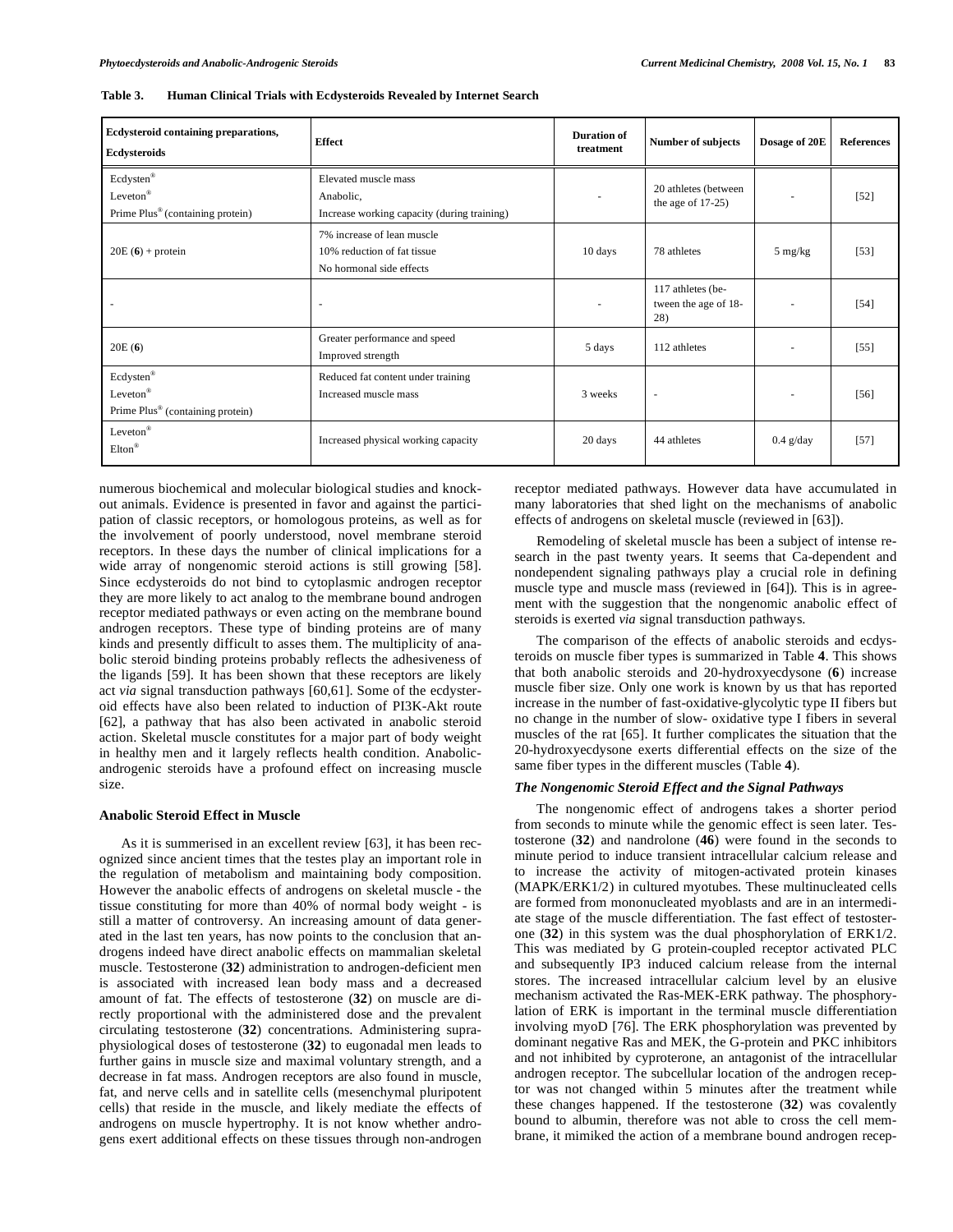tor and showed the same response as the free hormone. These data strongly support the involvement of a membrane bound androgen receptor in the anabolic action of steroids on muscle [60].

If the muscle cell depletes intracellular Ca stores these compartments regulate plasma membrane channels to let calcium in from the extracellular space. This process is called capacitive calcium entry (CCE). The sarcoplasmic calcium level increased by testosterone (**32**) induces CCE into the myotubes from the extracellular space [61]. As a mechanism it has been suggested that in the sarcolemma the store operated channels (SOCs) [77] interact with the IP3 receptor in case of exhaustion of calcium from the internal store. In case of depletion of the intracellular stores, SOCs are opened and facilitate the extracellular calcium entry into the cell and refill the internal stores.

# *Role of Calcium in Muscle Remodeling*

The intracellular Ca level and Ras are in the center of recently described routes regulating muscle specific gene expression (reviewed in [64]). The calcium and Ras reflect the different patterns of motor nerve activity required for regulating contraction, metabolism and muscle mass in the adaptation process termed muscle plasticity. Calcineurin, a calcium/calmodulin dependent serine phosphatase has been put forward to control gene expression in skeletal and cardiac muscle through dephosphorylating the transcription factor, the nuclear factor of activated T cells (NFAT). The dephosphorylated NFAT is rendered to transfer into the nucleus and activate gene expression together with or without MEF-2, an other transcription factor. Evidence has been shown that meanwhile the function of NFAT in gene transcription is regulated by nerve activity in intact animals; the calcium influx from the transient receptor potential channels (TRPC) is an important factor to determine NFAT activity. TRPC3 is upregulated by neuromuscular activity in cultured skeletal myocytes in a calcineurin-dependent manner. Therefore in case of repeated bouts of contractile activity a positive feedback mechanism is created for escalation of remodeling processes [78]. This mechanism resembles to the capacitive calcium entry and conforms to the suggestion that TRPCs could be candidates for SOCs in CCE [77].

# *Pathways in Muscle Growth*

A number of *in vitro* experiments have enlightened the important role of Akt(PKB)-mTor pathway in the level of protein transla-

| Compound                                                                                                                                                                                                                   | <b>Effect on muscle fibers</b>                                                 | <b>Duration</b>          | Number of subjects      | <b>Dosage</b>                 | <b>References</b>            |
|----------------------------------------------------------------------------------------------------------------------------------------------------------------------------------------------------------------------------|--------------------------------------------------------------------------------|--------------------------|-------------------------|-------------------------------|------------------------------|
| Testosterone (32)<br>Nandrolone decanoate (46 decanoate)<br>Stanozol (64)<br>Methandienone (36)                                                                                                                            | ↑ size of IIx,<br>$\downarrow$ size of I,<br>the strength of IIA and IIx in VL | 2 years                  | 5 body builders         | Taking assumed in cycles p.o. | [66]                         |
| Testosterone (32)                                                                                                                                                                                                          | ↑ fiber size in m. EDL and m.<br>soleus                                        | 10 weeks                 | 9 male mice             | $1-1.5$ mg/g/week for 10 week | [67]                         |
| Testosterone (32)<br>Nandrolone (46)<br>Durobolan <sup>®</sup> (46 decanoate)<br>Proviron® $(55)$<br>Primobolan <sup>®</sup> (56 acetate)<br>Oxymetholone (58)<br>Masteron <sup>®</sup> (60 propionate)<br>Stanozolol (64) | ↑ size of I,IIA, IIAB and IIC,<br>development of all myosin in m.<br>VL        | $9\pm3.3$ years          | 9 power lifters         | 936±527 mg/week p.o.          | [68]                         |
| Testosterone (32)                                                                                                                                                                                                          | fiber size of I in m. gastroc.                                                 | $\overline{\phantom{a}}$ | 12 male rats            |                               | [69]                         |
| Testosterone (32)                                                                                                                                                                                                          | ↑ size of I, II fibers in m.VL                                                 | 20 weeks                 | 39 healthy young<br>men | 300-600 mg/week, p.o.         | $[70]$                       |
| Testosterone (32)<br>Nandrolone (46)<br>Durobolan <sup>®</sup> (46 decanoate)<br>Proviron® $(55)$<br>Primobolan <sup>®</sup> (56 acetate)<br>Oxymetholone (58)<br>Masteron <sup>®</sup> (60 propionate)<br>Stanozolol (64) | ↑ size of I and IIA in m. trape-<br>zius                                       | $9\pm3.3$ years          | 9 body builders         | 100-500 mg/week, p.o.         | [71]                         |
| Nandrolone (46)                                                                                                                                                                                                            | ↑ MyHCI / MyHCII ratio in<br>regenerating m. EDL                               | 25 days                  | 8 male rats             | 2 mg/kg/week, i.p.            | $[72]$                       |
| Nandrolone (46)                                                                                                                                                                                                            | ↑ size of IIx/b in diaphragm,<br>IIx/b and I in m. gastroc.                    | 5 weeks                  | 10 female rats          | 1.5 and 7.5 mg/kg/week i.m.   | $[73]$                       |
| Testosterone (32)                                                                                                                                                                                                          | ↑ number of type II fibers                                                     | 12 weeks                 | ÷,                      | "moderate"                    | $[74]$                       |
| Nandrolone (46)                                                                                                                                                                                                            | t size of average fibers in m.<br>plantaris                                    | 6 weeks                  | 7 female rats           | $0.3$ and $0.9$ mg/day        | $[75]$                       |
| 20-Hydroxyecdysone (6)                                                                                                                                                                                                     | ↑ size of I, IIA in m. soleus,<br>$\uparrow$ IIx and IIB in m. EDL             | 1 week                   | 8 male rats             | $5$ mg /kg/day i.p.           | Our unpub-<br>lished results |
| 20-Hydroxyecdysone (6)                                                                                                                                                                                                     | ↑ regeneration of m. soleus                                                    | 1week                    | 8 male rats             | $0.5-5$ mg/kg/day i.p.        | Our unpub-<br>lished results |

#### **Table 4. The Anabolic Effect of Steroids and 20E (6) on Skeletal Muscle Fibers**

↑ increased; ↓ decreased; gastroc.: m. gastrocnemius; EDL: m. extensor digitorum longus; VL: m. vastus lateralis.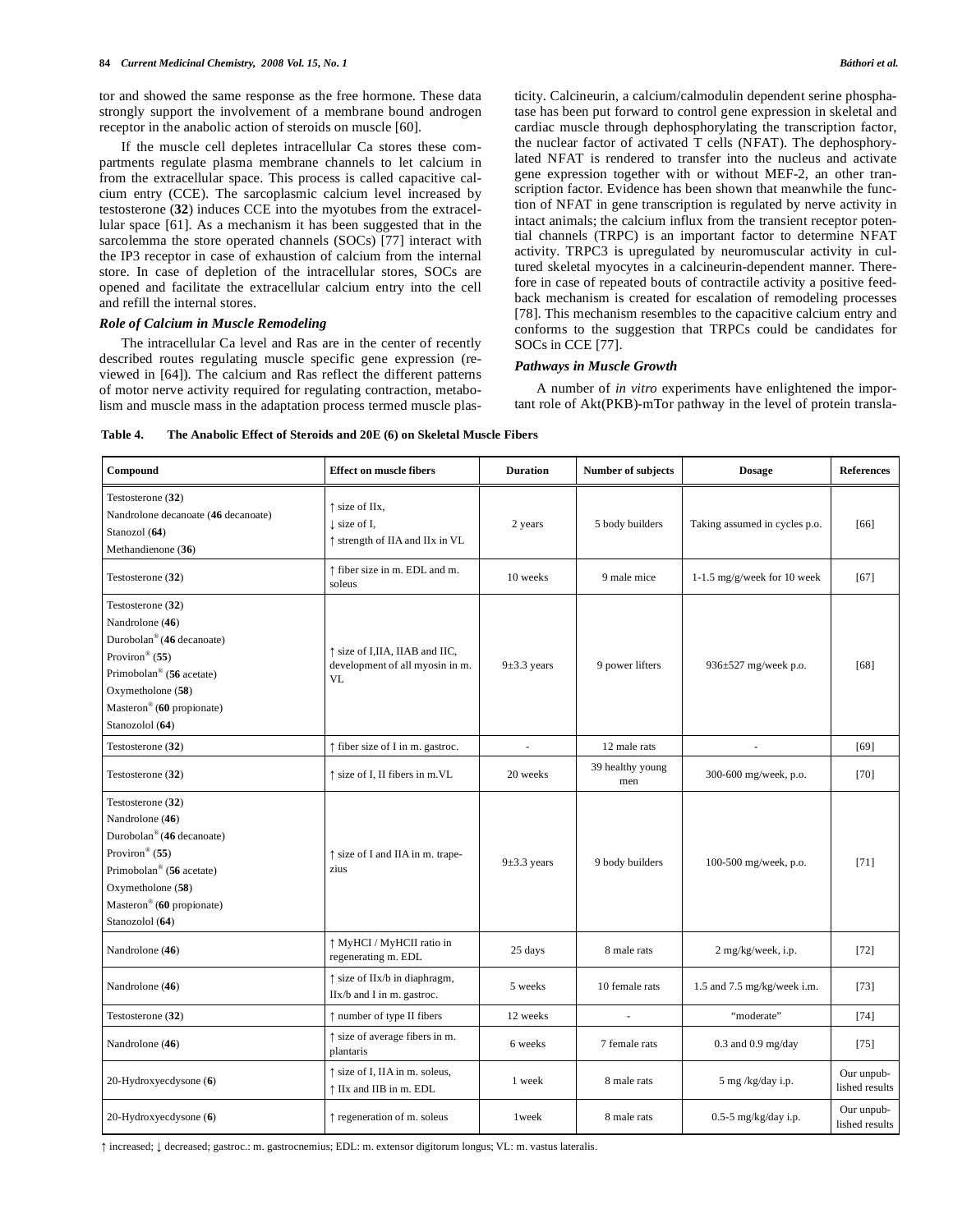tion in muscle cell. An *in vivo* study using transgenic skeletal muscle model [79] have shown that the PI3K–PKB pathway controls nerve activity-dependent muscle growth but not fiber type specification in regenerating skeletal muscle. This model is based on the fact that a few percent of muscle fibers become transfected if the muscle is injected with plasmid expressing a gene. Transfecting regenerating muscle with plasmid expressing constitutively active PKB stimulates muscle fiber growth and this effect was completely prevented by rapamycin; an antibiotic inhibiting mTOR, a protein kinase which regulates ribosomal proteins and protein translation. It was shown [79,80] that activated PKB induces skeletal muscle hypertrophy and prevents denervation atrophy exclusively in transfected fibers in regenerating and adult skeletal muscle. The muscle fibers, overexpressing activated PKB, were hypertrophic and coexisted with normal-size untransfected fibers within the same muscle. This points to a cell-autonomous control of muscle growth by PKB. Therefore PKB appears to act directly in transfected fibers and not through local release of growth factors and autocrine/paracrine loops that could also affect surrounding untransfected fibers. It should be noted that activated PKB is exclusively expressed in muscle fibers and not in mononucleated cells therefore intensively contribute to fiber growth in the regenerating muscle.

The role of calcium is important for the fusion of myoblast with developing muscle fibers. It has been demonstrated [81] that the young developing myofibers called myotubes secrete interleukin-4 (IL-4) in order to stimulate accretion of new myoblasts. The myoblasts express receptor for IL-4, and binding a ligand on this will transform the cell competent to fusion. The IL-4 gene in myofibers is upregulated by an NFAT isoform, therefore this way of regulation is also dependent on the calcium-dependent calcineurin-NFAT pathway. This shows that upregulation of the calcium level might trigger an autocrine/paracrine growth of skeletal muscle.

#### *Satellite Cells and Anabolic Effect*

Increase in fiber size during muscle development (or regeneration) and compensatory hypertrophy is accompanied by increased number of myonuclei. The muscle fibers are true multinucleated postmitotic cells with no proliferating internal nuclei. Therefore there is a need of proliferating cells from the outside to support myofiber growth. These are the satellite cells situated between the plasma membrane of myofibers and the lamina basalis. In adapting muscle, satellite cells are activated, proliferate and subsequently fuse with muscle fibers [82]. Androgens regulate satellite cell activity through the androgen receptor but the fastest nongenomic effect of anabolic action has not been shown (reviewed in [83]).

However the ecdysteroid increased muscle fiber size (in the last rows of Table **4**) was accompanied by an adequate increased of myonuclear number. This implies that the satellite cells might also be subject of the anabolic action. One can speculate that the effect of anabolic-androgenic steroids on the signal transduction system induces insulin-like growth factor 1 (IGF-1). There are two types splice variants of the IGF-1 mRNA in skeletal muscle, mechanogrowth factor (MGF) and IGF-1 Ea [84]. The MGF is mechanosensitive and autocrine, while the IGF-1 Ea is similar to the systemic or liver type of IGF-1. The overexpression of MGF induced proliferation and inhibited terminal differentiation in immortalized muscle cell culture. The IGF-1 Ea in the same cells inhibited cell proliferation and helped the fusion of myoblasts into myotubes, therefore stimulated terminal differentiation [85]. Lewis *et al*. [86] has demonstrated that administration of nandrolone (**46**) in rats produced significantly higher level of muscle IGF-1 compared to rats without nandrolone (**46**) treatment. IGF-1 protein expression increased after testosterone (**32**) treatment in humans [87]. The IGF-1 mRNA level was decreased in men after treatment with gonadotropin-releasing hormon (GnRH) analog to make them testosterone (**32**) deficient, meanwhile the circulating IGF-1 remained unchanged [88]. However no distinction has been made which of the IGF-1 isoforms respond to anabolic action.

# **STRUCTURE-ANABOLIC ACTIVITY RELATIONSHIP**

#### **Ecdysteroids**

Our knowledge is merely superficial of the structure-activity relationships of ecdysteroids in mammals. Only three publications deal with the protein metabolism, where structure-activity relationship studies are available for 14 [26], 22 [39] and 16 [47] ecdysteroids. Fig. (**1**) depicts the structures of the ecdysteroids used in these experiments. The anabolic effects reflecting amino acid inclusion into the liver proteins of mice, and hypoazotemic effects versus structure relationships of ecdysteroids were also determined.

The experiments concerning the ecdysteroid anabolic activity (14 different ecdysteroids) assessed body weight (Table **5**) and weights of internal organs and skeletal muscles in male rats of various ages and hormonal states (intact and castrated) [26]. The animals in the control group received either methylandrostenediol (**59**) or Nerobol® (**36**). The structure-activity relationship study on the anabolic activity revealed that the presence of a diol group on C-20 and C-22 in the ecdysteroid molecule is important. When the overall stereo-structure is same, the anabolic effect depends on the number and positions of the hydroxy groups. An additional hydroxy group on C-1 decreases the activity, but the presence of an  $\alpha$ hydroxy group on C-11 contributes to an increase in the protein synthesis-stimulating activity of ecdysteroids. The anabolic effects of 20-hydroxyecdysone (**6**) and turkesterone (**18**) are nearly equal to that of Nerobol® (**36**). Slama and Lafont explained the high anabolic activity of turkesterone (18) in terms of the presence of the  $\alpha$ hydroxy group on C-11 [9,10]. Le Bizec *et al*. suspected that ajugasterone C (**15**) with an 11-hydroxy group also has high anabolic activity [50]. A hydroxy group on C-20 has a slightly more pronounced effect on protein synthesis than one on C-2. The anabolic activity of 20-hydroxyecdysone (**6**) is 2.5-fold and 2.7-fold higher than those of 2-deoxyecdysone (**13**) and ecdysone (**16**), respectively. The activities of the C-22 glycosides of ecdysteroids are higher than those of the aglycons. The ecdysteroid acetates exhibit lower activity than the free compounds, but the effect depends on the number and the positions of the acetyl groups. The activities of 20-hydroxyecdysone mono-, tri- and tetraacetate display the following sequence: viticosterone E {20 hydroxyecysone 25-acetate (**20**)} > 20-hydroxyecdysone 2,3,22 triacetate (**7**) > 20-hydroxyecdysone 2,3,22,25-tetraacetate (**8**). 24(28)-Dehydromakisterone A (**11**) with a modified side chain at C-24 retains the activity of 20-hydroxyecdysone (**6**).

Rubrosterone (**31**) has been approved as a powerful anabolic in mammals [15]. This ecdysteroid does not contain a long side chain and its structure is close to that of the androgenic androsta-4-en-3,17-dione.

Determination of the anabolic effects of ecdysteroids with structures similar to that of rubrosterone (**31**) should be of interest.

A study of structure-activity versus protein incorporation (Table **5**) demonstrated the importance of 2,3-diol substitution and the hydroxy groups on C-20 and C-11 in the ecdysteroid molecule [39]. This work evaluating 22 compounds, demonstrated that turkesterone  $(18)$  containing a 2,3-diol and an  $\alpha$ -hydroxy on C-11, exerted the most pronounced anabolic effect on the incorporation of radiolabeled amino acids into the liver protein of mice. The anabolic effect of turkesterone (**18**) was comparable to that of Nerobol® (**36**) but without any hormonal consequence.  $\alpha$ -Hydroxylation at C-11 resulted in a more active compound {turkesterone (**18**)}, than the C-1-hydroxylated ecdysteroid, and this C-1 hydroxylation caused a greater difference in activity than did hydroxylation at C-5 relative to the activity of turkesterone (**18**). An ecdysteroid with a modified side-chain at C-24 {24(28)-dehydromakisterone A (**11**)} retained the anabolic effects of the parent 20-hydroxyecdysone (**6**), while cyasterone (**28**) with a ring-forming side chain, had a higher activity.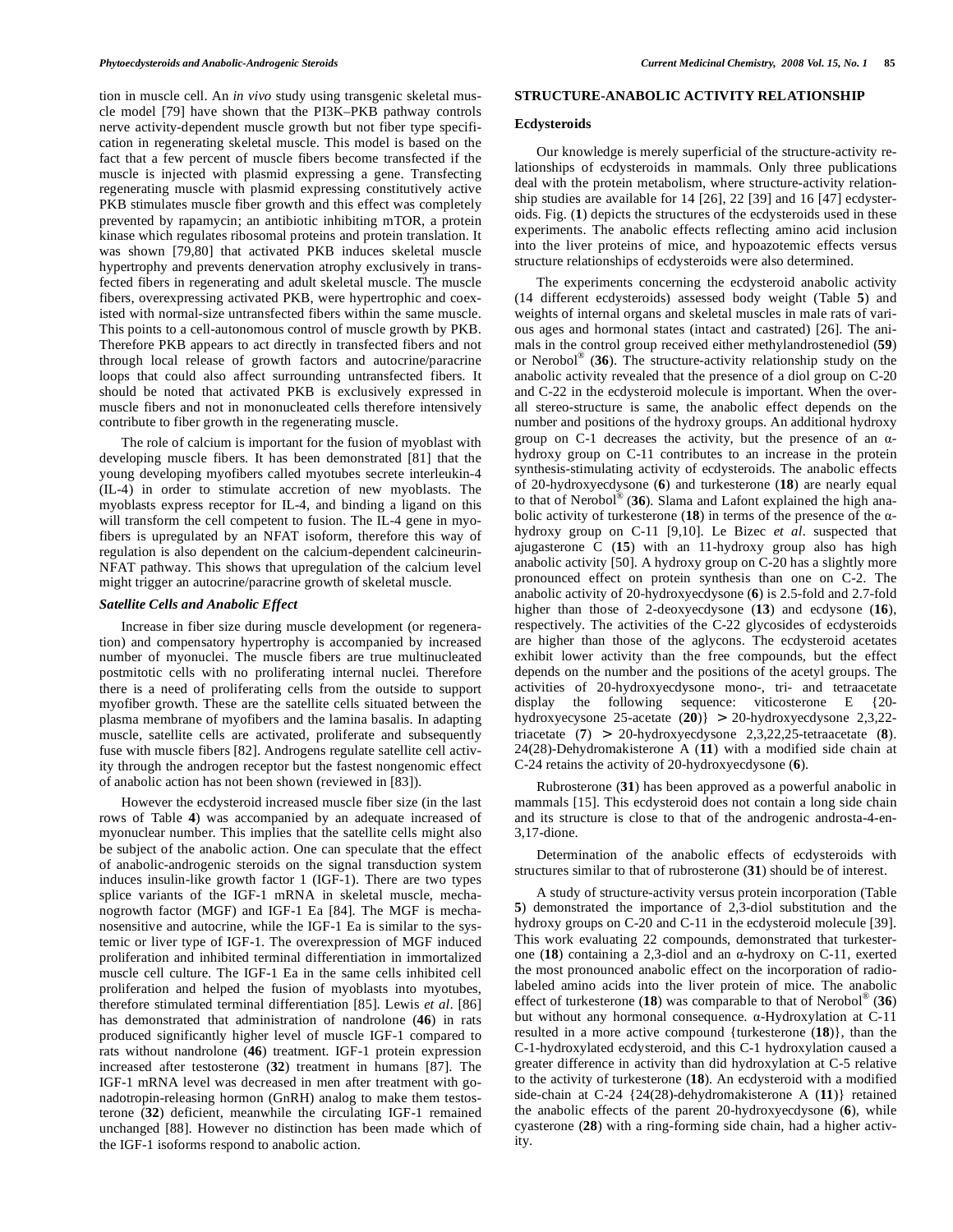|                                                    |                                                                      | Weight gain                 |                              |                          |                                   | Hypoazotemic effect                         |                                                              |
|----------------------------------------------------|----------------------------------------------------------------------|-----------------------------|------------------------------|--------------------------|-----------------------------------|---------------------------------------------|--------------------------------------------------------------|
|                                                    |                                                                      |                             |                              | <b>Impubertal rats</b>   | <sup>14</sup> C Amino acid inclu- |                                             |                                                              |
| <b>Name of Ecdysteroids</b>                        | Change in the structure of<br>20E                                    | <b>Pubertal rats</b><br>(%) | <b>Intact</b><br>(%)         | Castrated<br>(%)         | sion into mice liver<br>(%)       | <b>Change</b> of<br>urea in<br>blood<br>(%) | <b>Change</b> of<br>residual<br>nitrogen in<br>blood $(\% )$ |
| 20E(6)                                             |                                                                      | 100.00                      | 100.00                       | 100.00                   | 100.00                            | 100.00                                      | 100.00                                                       |
|                                                    | Hydroxylation                                                        |                             |                              |                          |                                   |                                             |                                                              |
| Integristerone $A(21)$                             | + $\beta$ OH at C-1                                                  | 48.17                       | 45.99                        | 50.00                    | 42.35                             | 50.00                                       | 50.00                                                        |
| Polypodine B (17)                                  | + $\beta$ OH at C-5                                                  |                             |                              |                          | 65.53                             | 95.45                                       | 92.31                                                        |
| Turkesterone (18)                                  | $+\alpha$ OH at C-11                                                 | 122.35                      | 147.57                       | 148.21                   | 138.19                            | 136.36                                      | 134.62                                                       |
|                                                    | Dehydroxylation                                                      |                             |                              |                          |                                   |                                             |                                                              |
| 2-Deoxy-20E (12)                                   | $-\beta$ OH at C-2                                                   | 40.85                       | 42.84                        | 42.86                    | 56.32                             | 63.63                                       | 65.38                                                        |
| Ecdysone $(16)$                                    | $-\beta$ OH at C-20                                                  | 36.99                       | 33.25                        | 28.57                    |                                   | 36.36                                       | 42.31                                                        |
| 2-Deoxyecdysone (13)                               | $-\beta$ OH at C-2,<br>$-\beta$ OH at C-20                           | 33.33                       | 28.52                        | 26.79                    | 18.13                             | 27.27                                       | 26.92                                                        |
|                                                    | <b>Alkyl substitution</b>                                            |                             |                              |                          |                                   |                                             |                                                              |
| 24(28)-Dehydromakisterone A (11)                   | $+ = CH2$ at C-24                                                    | 96.34                       | 91.26                        | 89.29                    | 90.04                             | $\overline{\phantom{a}}$                    | $\overline{\phantom{a}}$                                     |
|                                                    | Side chain closure                                                   |                             |                              |                          |                                   |                                             |                                                              |
| Cyasterone (28)                                    | +lactone formation                                                   | $\blacksquare$              | $\overline{\phantom{a}}$     | $\overline{\phantom{a}}$ | 114.26                            | 118.18                                      | 115.38                                                       |
|                                                    | <b>Acetonide formation</b>                                           |                             |                              |                          |                                   |                                             |                                                              |
| 20E 2,3-monoacetonide (25)                         | +Acetonide group at C-2, C-3                                         | $\sim$                      | ÷,                           | $\overline{\phantom{a}}$ | 36.11                             | 22.72                                       | 23.08                                                        |
| 20E 2,3,20,22-diacetonide (27)                     | +Acetonide group at C-2, C-3<br>+Acetonide group at C-20, C-<br>22   |                             | ÷,                           | ÷,                       | 15.16                             |                                             |                                                              |
|                                                    | <b>Esterification</b>                                                |                             |                              |                          |                                   |                                             |                                                              |
| Acetylation                                        |                                                                      |                             |                              |                          |                                   |                                             |                                                              |
| Viticosterone $E(20)$                              | +Acetyl-group at C-25                                                | 77.84                       | 73.79                        | 66.07                    | 78.60                             | 81.81                                       | 76.92                                                        |
| 20E 2,3,22-triacetate (7)                          | +Acetyl-group at C-2, C-3, C-<br>22                                  | 70.36                       | 78.52                        | 60.71                    | 81.13                             |                                             |                                                              |
| 20E 2,3,22,25-tetraacetate (8)                     | +Acetyl-group at C-2, C-3, C-<br>25                                  | 59.34                       | 68.20                        | 48.21                    | 72.36                             | ä,                                          |                                                              |
| <b>Benzoate</b> formation                          |                                                                      |                             |                              |                          |                                   |                                             |                                                              |
| 20E 22-benzoate (10)                               | +Benzoyl-group at C-22                                               | $\bar{\phantom{a}}$         | ÷,                           | $\bar{\phantom{a}}$      | 56.76                             | 45.45                                       | 46.15                                                        |
|                                                    | <b>Esterification and other</b><br>modifications                     |                             |                              |                          |                                   |                                             |                                                              |
| Acetylation and hydroxylation/dehy-<br>droxylation |                                                                      |                             |                              |                          |                                   |                                             |                                                              |
| Turkesterone 2,3,11,22-tetraacetate (19)           | $+\alpha$ OH at C-11,<br>+Acetyl-group at C-2, C-3 and<br>$C-22$     | 114.84                      | 128.52                       | 119.64                   | 128.97                            |                                             |                                                              |
| 2-Deoxyecdysone 22-acetate (14)                    | $-\beta$ OH at C-2,<br>$-\beta$ OH at C-20,<br>+Acetyl-group at C-22 | 26.01                       | 22.94                        | 19.64                    | 17.53                             | 18.18                                       | 23.08                                                        |
| Acetylation and lactone formation                  |                                                                      |                             |                              |                          |                                   |                                             |                                                              |
| Cyasterone 22-acetate (30)                         | +Acetyl-group at C-22                                                | $\blacksquare$              | $\qquad \qquad \blacksquare$ | $\overline{\phantom{a}}$ | 97.33                             | 100.00                                      | 96.15                                                        |
| Cyasterone 2,3,22-triacetate (29)                  | +Acetyl-group at C-2, C-3, C-<br>22                                  | ä,                          | $\overline{\phantom{a}}$     | ÷,                       | 88.86                             | $\overline{a}$                              | $\overline{\phantom{a}}$                                     |
| Benzoate and acetonide formation                   |                                                                      |                             |                              |                          |                                   |                                             |                                                              |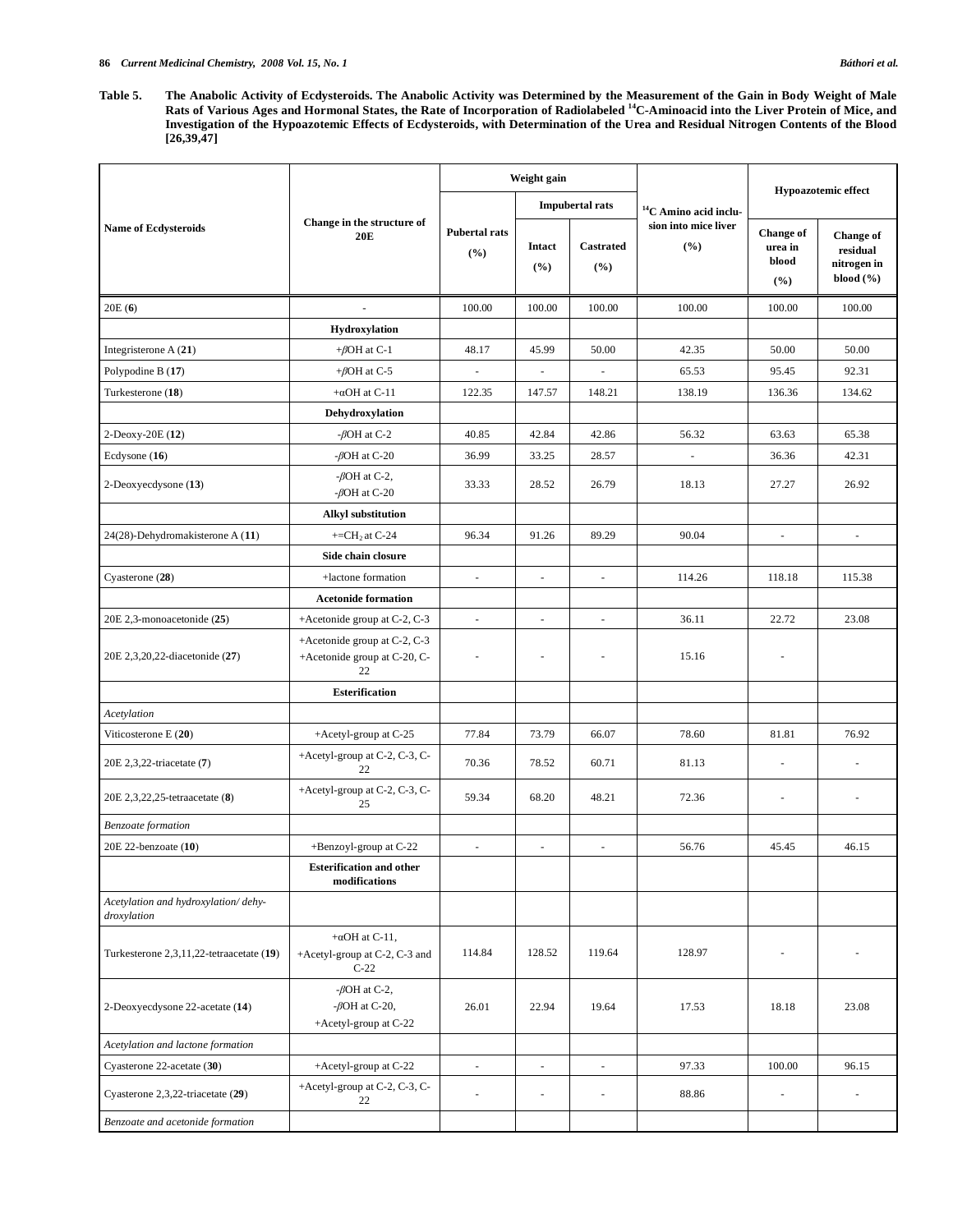**(Table 5). Contd…..** 

| 20E 2,3-monoacetonide 22-benzoate (26)               | +Acetonide group at $C-2$ , $C-3$<br>$+$ Benzoyl-group at C-22 | ٠      | $\overline{\phantom{a}}$ |        | 28.97                    | 31.81 | 34.62  |
|------------------------------------------------------|----------------------------------------------------------------|--------|--------------------------|--------|--------------------------|-------|--------|
|                                                      | Glycosylation                                                  |        |                          |        |                          |       |        |
| Sileneoside A $(22)$                                 | $+\alpha$ -D-gal at C-22                                       | 107.51 | 107.04                   | 110.71 | 108.62                   | 63.63 | 107.69 |
|                                                      | Glycosylation and other<br>modification                        |        |                          |        |                          |       |        |
| Glycosylation and hydroxylation/dehy-<br>droxylation |                                                                |        |                          |        |                          |       |        |
| $(5\alpha)$ -Sileneoside E (24)                      | $-\beta$ OH at C-2,<br>$+\alpha$ -D-glu at C-3                 | ٠      | $\overline{\phantom{a}}$ |        | 43.98                    |       |        |
| Sileneoside C $(23)$                                 | $+OH$ at C-1,<br>$+\alpha$ -D-gal at C-22                      | 40.84  | 49.15                    | 42.86  | 51.71                    | 59.09 | 57.69  |
|                                                      | AAS                                                            |        |                          |        |                          |       |        |
| Methandrostenolone (36)                              |                                                                | 111.18 | 137.99                   | 273.21 | 160.33                   | ۰     |        |
| Methylandrostenediol (59)                            |                                                                | 100.00 | 93.57                    | 187.50 | $\overline{\phantom{a}}$ |       |        |

Percentaged values of each ecdysteroid was compared to the control (weight gain for pubertal animals: 151.9% for impubertal intact animals: 182.4% for impubertal castrated animals: 144.8% <sup>14</sup>C; amino acid inclusion into mice liver: 167.3%; change in urea blood level: 78%, change in residual nitrogen blood level: 74%) and the results were expressed in relative values where 20E=100%.

The effects of 16 different ecdysteroids on the nitrogen metabolism were studied by investigating their hypoazotemic activity in male rats [47]. The hypoazotemic activity is closely related to the protein metabolism of the ecdysteroids.

The action of ecdysteroids as hypoazotemic agents was proven by their ability to lower the levels of urea and residual nitrogen in the blood. The most pronounced hypoazotemic effect was that of turkesterone (**18**), followed by cyasterone (**28**) (Table **5**).

When the stereochemistry is the same, the hypoazotemic activity depends considerably on the number and positions of the hydroxy groups on the ecdysteroid skeleton as observed in the case of amino acid incorporation in various organs.  $\alpha$ -Hydroxylation at C-11 increases, whereas that at C-1 and C-5 decreases this effect. The presence hydroxy group on C-20 is important. Loss of the hydroxy group from C-20 lowers the activity more markedly than loss of that on C-2. Conjugation of ecdysteroids with benzoate, acetate and carbohydrates also lowers their hypoazotemic effect.

Identical structural modifications in the molecules resulted in similar differences in anabolic activity as measured with the three methods.

A clearer understanding of the structure-anabolic activity relationship of ecdysteroids necessitates further pharmacological study, which in turn demands suitable plant sources and isolation techniques for the preparation of these various compounds in adequate amounts.

#### **Anabolic-Androgenic Steroids**

The discovery and verification of the anabolic activity of testosterone (**32**) led to the synthesis of a series of anabolic–androgenic steroid derivatives to make orally longer active analogs with high anabolic and low androgenic activity [86]. The structural modifications were mainly carried out in specific positions of ring A, B or C or at position C-17 with appropriate substitutions. Complete separation of the anabolic and androgenic effects was impossible, but there are several preparations with a high anabolic–androgenic ratio among the currently used products. The anabolic and androgenic activities of the steroids mentioned here were quantitatively compared on the basis of experimental data and expressed in anabolic:androgenic dissociation indexes (Table **6**) based on nitrogen retention after oral administration and compared with methyltestosterone (**33**) [86].

### **Table 6. The Approximate Anabolic-Androgenic Dissociation Indexes Determined by Different Methods in Different Animals (Based on Nitrogen Retention Relative to Methyltestosterone (33)) [87]**

| Anabolic-androgenic steroid                                                  | Anabolic-androgenic<br>ratio |
|------------------------------------------------------------------------------|------------------------------|
| Methyl-testosterone (33)                                                     | 0.67                         |
| 19-Nortestosterone (46)                                                      | 9.9                          |
| Methylnandrolone (47)                                                        | 4.2                          |
| Norethandrolone (48)                                                         | 20                           |
| Androstanolone (54)                                                          | 0.13                         |
| Mestanolone (57)                                                             | 0.8                          |
| $17\alpha$ -Methyl-5 $\alpha$ -androstano[2,3-c]isoxasol-17 $\beta$ -ol (62) | 7                            |
| $17\alpha$ -Methyl-5α-androstano[2,3-d]isoxasol-17β-ol (63)                  | 40                           |
| Stanozolol (64)                                                              | 30                           |
| Oxymesterone $(34)$                                                          | 5                            |
| 4-Chloro-methyltestosterone (35)                                             | 5.4                          |
| Fluoxymesterone $(43)$                                                       | 2.7                          |
| Methandienone (36)                                                           | 3.4                          |
| Bolasterone (38)                                                             | 3.2                          |

Most of the natural (endogenous) and synthetically modified anabolic–androgenic steroids contain androstane basic skeleton. These compounds can be classified into four main classes [86-91]:

- *1.* Various substituents on C-17 of the testosterone skeleton
- $1a.$  17 $\alpha$ -Alkylated testosterone derivatives
- **1b.** 17β-Hydroxy esterified testosterone derivatives
- *2.* 19-Nortestosterone derivatives
- $2a.$  17 $\alpha$ -Alkylated 19-nortestosterone derivatives
- $2b.$  17 $\beta$ -Hydroxy esterified 19-nortestosterone derivatives
- *3.* Heterocyclic ring containing derivatives
- *4.* Further androstane derivatives

An additional group of anabolic-androgenic steroids is the so called "designer steroids", which are designed to be analitically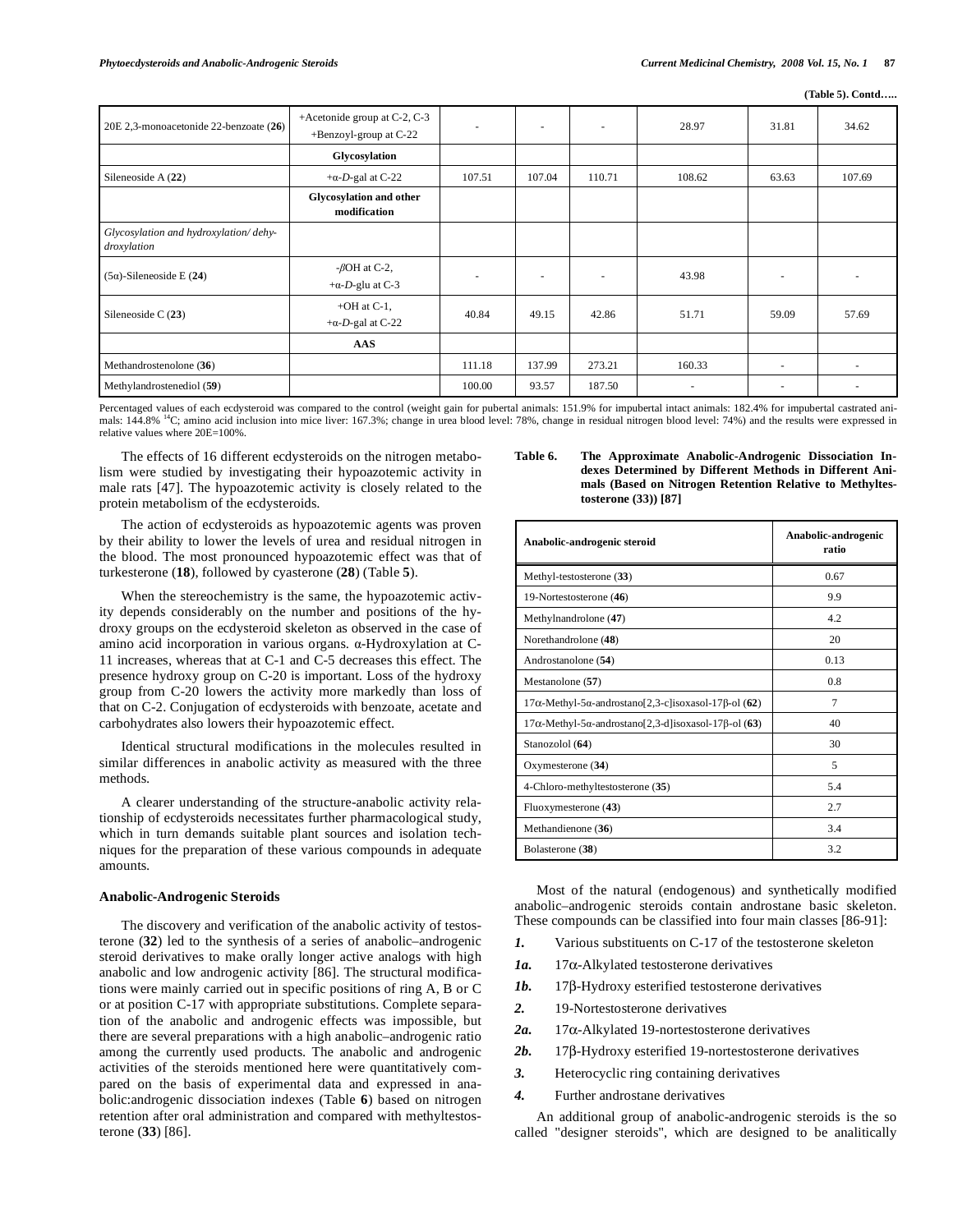undetectable in sports doping. Each member of this group can be classified into either of the above chemical classes. Some of these compounds are known to be metabolized to testosterone (**32**) or 19 nortestosterone (**46**) derivatives in the human body *via* enzymatic processes [92,93].

The most commonly used representants of each main class are shown in Fig. (**2**) and Fig. (**3**).

 $1a$ . The 17 $\alpha$ -alkylated, mainly methylated testosterone derivatives are resistant to metabolism in the liver. The  $17\alpha$ -alkyl group protects the  $17\beta$ -hydroxy group from oxidation, this hydroxy group is a very important structural element for the anabolic-androgenic effect [87,88]. The  $17\beta$ -hydroxy group plays a role in the specificity for the androgen receptor. Any substitution of this hydroxy group leads to a decreased activity.

> The anabolic:androgenic dissociation index of methyltestosterone (**33**) based on nitrogen retention following oral administration was somewhat more favorable than that of testosterone (**32**).

- *2.* In these compounds, the C-19 methyl group is replaced by hydrogen, and therefore the steric hindrance around the molecule is low. These compounds can readily bind to the receptor [91,92]. Their affinity for the androgen receptor in the skeletal muscle is high, but their specificity is low; they exhibit activity for other steroid receptors (e.g. progesterone) and possess enhanced anabolic activity. Orally 19 nortestosterone (**46**) displays high nitrogen conversing:androgenic index relative to methyltestosterone (**33**). Metabolization of the 19-nor compounds by  $5\alpha$ -reductase results in low acting  $5\alpha$ -dihydronortestosterone derivatives with a decreased affinity for the androgen receptor, in contrast with the highly effective  $5\alpha$ -dihydrotestosterone (54) [86-88]. While the presence of  $5\alpha$ -reductase is relatively high in the androgen-dependent organs (such as the prostate or the skin), this metabolic conversion leads to 19 nortestosterone analogs being more myotropic and possessing a markedly diminished androgenic effect as compared to the testosterone derivatives.
- 2a. Methylnandrolone (47), a  $17\alpha$ -methyl derivative of 19nortestosterone has a lower, the ethyl derivative {norethandrolone (**48**)} has a 2 times higher dissociation index than that of 19-nortestosterone (**46**) (based on nitrogen retention following oral administration).
- $1b-2b$ . Derivatives containing an esterified  $17\beta$ -hydroxyl-group are generally administered parenterally. The  $17\beta$ -hydroxy group can be esterified with aliphatic (straight-chain), cyclic or aromatic acids, such as acetic, propionic, cypionic, decanoic, undecanoic, enanthic, phenylpropionic acid, etc. The duration of anabolic action depends on the length (carbon number) of the acid used for esterification [87,88]. Esterification with short-chain acids results in short-acting steroids, and esterification with long-chain acids in longeracting steroids. They can be hydrolyzed to the active parent alcohol and can be aromatized in ring A by aromatase.
- *3.* Besides oxandrolone (**61**) other frequently used synthetic heterocyclic ring containing derivatives of anabolicandrogenic steroids possess a typical androstane skeleton. These compounds have a strongly higher nitrogen conversing:androgenic index than that of methyltestosterone (**33**). The presence of a heterocyclic ring increases the anabolic and decreases the androgenic activity. Table **6** shows the anabolic-androgenic dissociation indexes of  $17\alpha$ -methyl- $5\alpha$ -androstano[2,3-c]isoxasol-17 $\beta$ -ol (62), 17 $\alpha$ -methyl-5 $\alpha$ androstano $[2,3-d]$ isoxasol-17 $\beta$ -ol (63) and stanozolol (64). The most markedly anabolic is the (2,3-d)-isoxazole ring-

containing derivative of  $17\alpha$ -methyl-5 $\alpha$ -androstan-17 $\beta$ -ol (**63**) [86,88,92].

*4.* Structural modifications at C-10 in ring A make these molecules resistant to the effects of  $5\alpha$ - and  $5\beta$ -reductase,  $3\alpha$ - and  $3\beta$ -steroid dehydrogenase, and aromatase [87,88]. These steroids can not be metabolized to the strong androgenic  $5\alpha$ -dihydrotestosterone (54) by  $5\alpha$ -reductase, and they can not be aromatized to estrogenic active estradiol derivatives by aromatase.

> Androstanolone (**54**) exhibits a less favorable dissociation index relative to methyltestosterone (**33**) (based on nitrogen retention following oral administration) and a decreased dissociation index compared to testosterone (**32**) (based on myotrophic activity following parenteral administration).

*4a.* Mestanolone (**57**), a methyl derivative of androstanolone (**54**), is a little more anabolic than the parent compound and has a somewhat higher dissociation index (based on its ability to decrease nitrogen retention) [86].

Further structural changes may occur mainly in the classes 1 and 2 of anabolic–androgenic steroids, such as additional hydroxylation, halogenation, extended conjugation or further alkylation.

The additional hydroxy group (besides the  $17\beta$ -hydroxy) is mainly situated on C-4 or C-11. A higher anabolic activity is observed when it is on C-4 of the methyltestosterone molecule {oxymesterone (**34**)}, with a greater dissociation index relative to methyltestosterone (**33**) (by nitrogen retention following oral administration) [86,88,91,94].

Several Cl or F-containing preparations have been synthesized, with the Cl mainly on C-4 and the F in the  $9\alpha$  position. This yields more anabolic steroids, but in parallel the androgenic activity also increased as observed for 4-chloro-methyltestosterone (**35**) or fluoxymesterone (**43**) relative to methyltestosterone (**33**) (on the basis of nitrogen retention following oral administration) [86,91].

Incorporation of a further double bond into the androstane molecule increases the planarity of the skeleton and the anabolic activity comes into the limelight [91,94]. The extended conjugation is associated with increased anabolic activity and a higher dissociation index (by nitrogen retention orally), as found for methandienone (**36**) relative to methyltestosterone (**33**).

Further alkylation may occur on C-1 or C-7. In methenolone (**56**), where C-1 is alkylated, and clausterone (**37**) and bolasterone (**38**), where C-7 is alkylated, both the androgenic activity and the anabolic activity are more pronounced.

# **Comparison of the Structures of Phytoecdysteroids and Anabolic-Androgenic Steroids**

While the ecdysteroids have the same basic skeleton as the anabolic-androgenic steroids, the ecdysteroids can not bind to the androgenic steroid receptors in mammals. Besides their structural similarities, the ecdysteroids display significant structural differences from anabolic-androgenic steroid hormones, which may explain the different mechanisms of their anabolic action.

The structural similarities of ecdysteroids to anabolic-androgen steroids are as follows and shown in Fig. (**5**):

Both the ecdysteroids and the anabolic-androgens possess *trans* C/D ring junctions in the steroid skeleton.

The ecdysteroids generally, and the anabolic-androgens often contain an oxo group conjugated with a double bond in the steroid ring, but this chromophore group is in ring B in the ecdysteroids and in ring A of the anabolic-androgens.

These two types of steroids exhibit several essential structural differences too. Ecdysteroids bear a long polyhydroxylated alkyl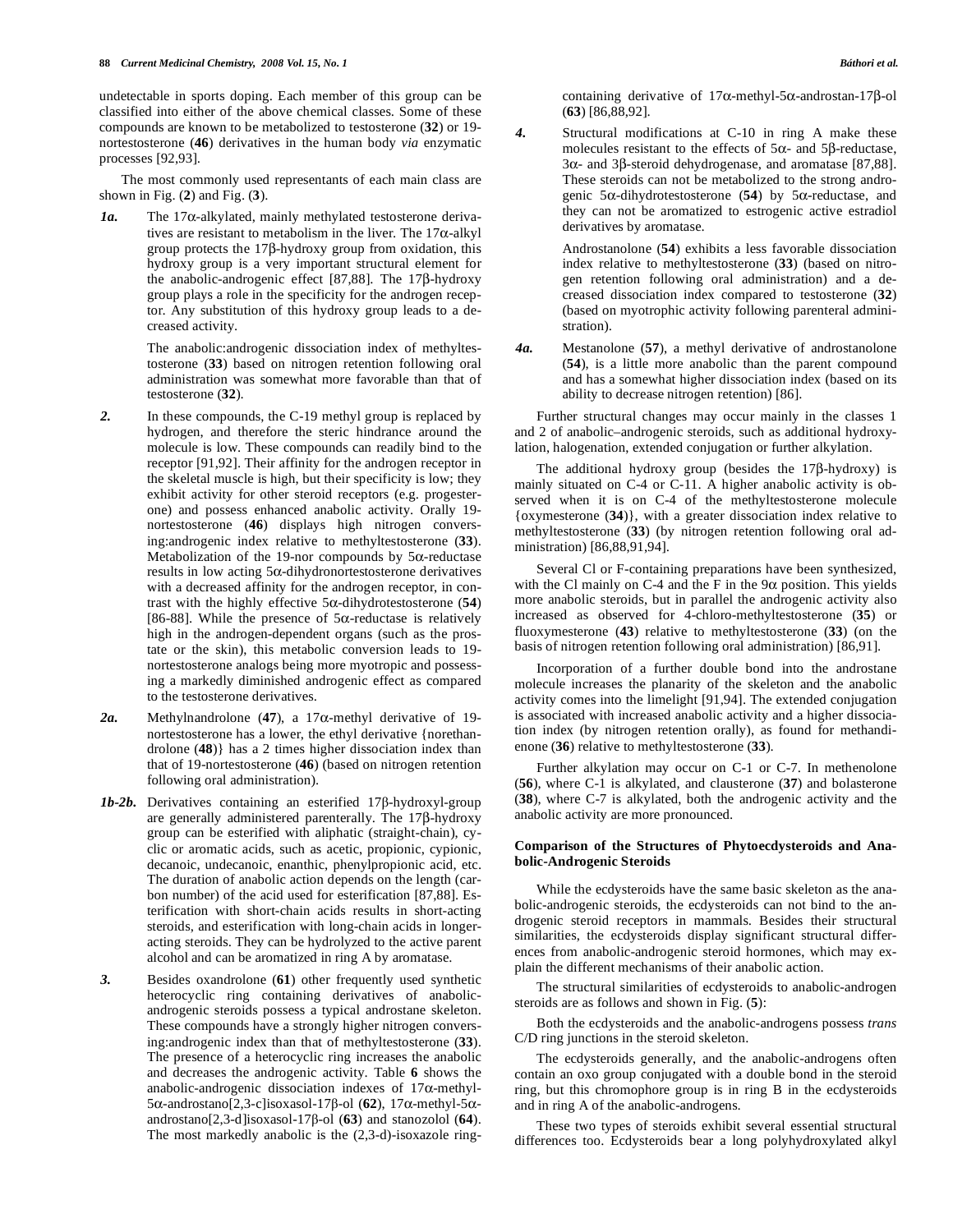

**Fig. (5).** The structural similarities of ecdysteroids and anabolic-androgenic steroids: **A**) 20-hydroxyecdysone (**6**), **B**) testosterone (**32**).

side chain containing 2-10 carbons attached in the  $\beta$  position at C-17, while in the anabolic-androgenic steroid molecules a methyl or ethyl group is linked in the 17 $\alpha$  position (C<sub>19</sub>-C<sub>21</sub> steroids). C-7 and C-1 are also methylated sometimes in the anabolic-androgens. The  $\beta$ -hydroxy group on C-17 is characteristic for the latter steroids.

Ecdysteroids with a 19-carbon skeleton also occur, which are metabolites of the common 27-carbon ecdysteroids. These  $5\beta$ androstane-type ecdysteroids include compounds containing a  $\beta$ hydroxy group on C-17. Investigation of the anabolic activity of these ecdysteroids would be of interest.

Ecdysteroids mainly belong in the  $5\beta$ -androstane series of steroids, where the  $A/B$  ring junction is *cis* (5 $\beta$  function). The anabolicandrogenic steroids generally contain a double bound at position 4, or they have a *trans* A/B ring junction (5 $\alpha$  steroids). There are some  $5\alpha$  derivatives among the ecdysteroids as well, which function is a further structural similarity to anabolic-androgenic steroids.

Ecdysteroids are highly hydroxylated (2-8 hydroxy groups), and therefore have a more hydrophilic character than the anabolic– androgenic steroid hormones, with almost sugar-like solubility properties. Thus, they are water-soluble, in contrast with the apolar, lipophilic anabolic-androgens, which are monohydroxylated or sometimes diols. In the latter case, the additional hydroxy group is mainly at position 4 or 11 ( $\alpha$  or  $\beta$ ). The 11-hydroxylation may be important in the manifestation of anabolic activity in ecdysteroids.

A common characteristic with anabolic-androgenic steroids is the extended conjugation, mainly in ring A or throughout the entire skeleton. There are some ecdysteroids with extended conjugation, but the additional double bond is conjugated with the 7-en-6-one group in ring C or D.

# **FUTURE PERSPECTIVES ACCORDING TO THE HUMAN THERAPY**

Presently several anabolic-androgenic steroids are available for the human therapy. These compounds are extensively researched and used in the official medicine for decades. Their main aspects in the view of the mechanism of action, effect and side effect profile just like their structure-activity relationships are well known.

However, considering the risk/benefit ratio of the anabolicandrogenic steroids they may be used relatively safe, it would be a big advance, if the well known side effects (i. e. virilization, influence on the reproductive system of men *etc.*) could be completely avoided.

Ecdysteroids exert a number of beneficial pharmacological effects on mammals including humans. According to the pertinent literature, their protein sysnthesis-increasing effect seems to be the most pronounced one, which is compareable to that of the most widespread anabolic-androgenic steroids. Moreover, ecdysteroids have other relevant benefits, such as:

- They have low toxicity to vertebrates. The harmless consumption of vegetables with a high ecdysteroid content (such as spinach, quinoa or chestnut) and of ecdysteroid-containing preparations is a proof of their safety.
- They do not bind to vertebrate nuclear steroid receptors (estrogenic, glucocorticoid and androgenic), which means they do not exert hormonal side effects characteristic to anabolicandrogenic steroids. The relevant literature data were also supported by our results of radioligand-binding assays.
- The pharmacokinetic parameters of ecdysteroids are advantageous, due to their high polarity and relatively high watersolubility. This property is fundamental in the modern drugdesign procedures.

According to the ecdysteroids the following questions are, however, still remained to be determined:

- The mechanism of action is almost completely unknown.
- The number of the known ecdysteroids is near 300 representing high structural variability. Since the profile of activity may highly depend on the structure, much more studies are needed to set on a proper structure-activity relationship both in the view of the anabolic and other possible effects/side effects.
- Only a limited number of human studies are available with small subject numbers and short duration times, in Russian language. In contrast to this, hundreds of ecdysteroidcontaining anabolic preparations and products are commercially advertised on the Internet. The questionable origin, legis-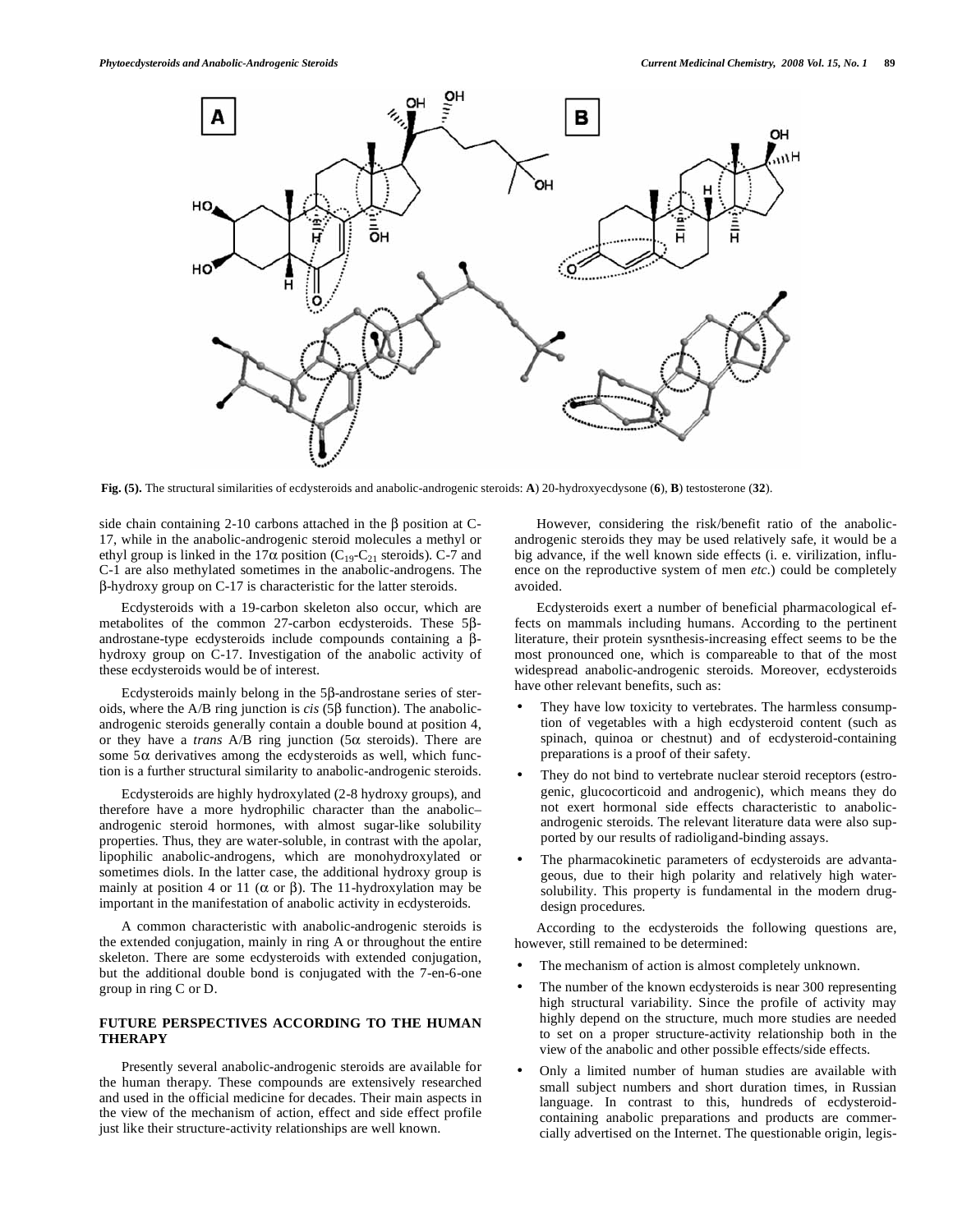lation and composition of these products does not make them relevant to draw conclusions of efficacy and safety of ecdysteroids in the human therapeutic potency.

In summary, with the clarification of the aspects outlined above, some ecdysteroids may provide promising alternatives to anabolic-androgenic steroids in therapy. Prospective use of ecdysteroids may extend to treatments of pathological conditions where routinely the anabolic steroids are applied, for example to reverse the effect of glucocorticoids in myopathies. Such valuable applications may give further importance and actuality to the ecdysteroid research.

# **ACKNOWLEDGEMENTS**

The authors are grateful for the financial help of the TéT Foundation JAP-22/02.

The publication by Lafont & Dinan: "Practical uses for ecdysteroids in mammals including humans: and update" (*Journal of Insect Science,* **2003**, *3*(7), 1-30) greatly helped us complete our work; our special thanks are due to those authors. The data in Table **5** were constructed on the basis of the following references: [26,39,47].

# **ABBREVIATIONS**

| 20E              | $=$ | 20-hydroxyecdysone                                                                   |
|------------------|-----|--------------------------------------------------------------------------------------|
| 5α-DHT           | $=$ | $5\alpha$ -dihydrotestosterone                                                       |
| Akt/PKB          | $=$ | Protein kinase B                                                                     |
| AR               | $=$ | Androgen receptor                                                                    |
| <b>B16</b>       | $=$ | Mouse melanoma cell line                                                             |
| Ca               | $=$ | Calcium                                                                              |
| <b>CCE</b>       | $=$ | Capacitive calcium entry                                                             |
| CCl <sub>4</sub> | $=$ | Carbon tetrachloride                                                                 |
| <b>DNA</b>       | $=$ | Deoxyribonucleic acid                                                                |
| ER               | $=$ | Estrogen receptor                                                                    |
| <b>ERK</b>       | $=$ | Extracellular signal regulated kinase                                                |
| gal              | $=$ | α-D-galactopyranosyl                                                                 |
| glu              | $=$ | $\beta$ -D-glucopyranosyl                                                            |
| GR               | $=$ | Glucocorticoide receptor                                                             |
| GnRH             | $=$ | Gonadotropin releasing hormone                                                       |
| i. m.            | $=$ | Intra muscular                                                                       |
| i. p.            | $=$ | Intraperitoneal                                                                      |
| i. v.            | $=$ | Intravenous                                                                          |
| $IGF-1$          | $=$ | Insulin-like growth factor-1                                                         |
| П.               | $=$ | Interleukine                                                                         |
| IP <sub>3</sub>  | $=$ | Inositol triphosphate                                                                |
| $K_i$            | $=$ | Binding affinity for receptor                                                        |
| L1210            | $=$ | Mouse lymphocytic leukemia cell line                                                 |
| $LD_{50}$        | $=$ | Lethal dose 50%                                                                      |
| MAPK/            | $=$ | Mitogen-activated protein kinase                                                     |
| <b>MEK</b>       |     |                                                                                      |
| MEF-2            | $=$ | Myocyte enhancing factor 2                                                           |
| MGF              | $=$ | Mechanogrowth factor                                                                 |
| mRNA             | $=$ | Messenger ribonucleic acid                                                           |
| mTOR             | $=$ | Mammalian target of rapamycin                                                        |
| MyoD             | $=$ | Myogenic regulatory factor with a key role in regu-<br>lating muscle differentiation |
|                  |     |                                                                                      |

| m. EDL |  |  |  | Musculus extensor digitorum longus |  |
|--------|--|--|--|------------------------------------|--|
|--------|--|--|--|------------------------------------|--|

|                  |                 | $m.$ gastroc. $=$ Musculus gastrochnemius   |
|------------------|-----------------|---------------------------------------------|
| m. VL            | $=$             | Musculus vastus lateralis                   |
| <b>NFAT</b>      | $=$             | Nuclear factor of activated T cells         |
| OTC              | $=$             | Over the counter drug                       |
| p. o.            | $=$             | Per os (through the mouth)                  |
| P388             | $=$             | Mouse leukemia cell line                    |
| PI3K             | $\quad \  \  =$ | Phosphoinositide 3-kinase                   |
| PKC              | $=$             | Protein kinase C                            |
| PLC              | $=$             | Phospholipase C                             |
| Ras              | $=$             | <b>Small GTPase</b>                         |
| RNA              | $=$             | Ribonucleic acid                            |
| SOC <sub>s</sub> | $=$             | Store operated channels                     |
| T cell           | $=$             | White blood cell, lymphocyte                |
| TÉT              | $=$             | Hungarian Science and Technology Foundation |

TRPC3 = Transient receptor potential channel 3

#### **REFERENCES**

- [1] Dinan, L.; Harmatha, J.; Lafont, R. *J. Chromatogr. A*, **2001**, *935*, 105-123.
- [2] Dinan, L. *Phytochemistry*, **2001**, *57*, 325-339.
- [3] Kopec, S. *Bull. Int., Acad. Cracovie B*, **1917**, 57-60.
- [4] Butenandt, A.; Karlson, P. *Zeitschtrift für Naturforschung*, **1954**, *9*, 389-391.
- [5] Huber, R.; Hoppe, W. *Chem. Berichte*, **1965**, *98*, 2403-2404.
- [6] Hampshire, F.; Horn, D.H.S. *Chem. Commun.*, **1966**, 37-38.
- [7] Dinan, L.; Savchenko, T.; Whiting, P. *Cell Mol. Life Sci.*, **2001**, *58*, 1121- 1132.
- [8] Simon, P.; Koolman, J. In *Ecdysone -from Chemistry to Mode of Action*; Koolman, J. Ed.; Georg Thieme Verlag: Stuttgart, **1989**, pp. 254-259.
- [9] Sláma, K.; Lafont, R. *Eur. J. Entomol.*, **1995**, *92*, 355-377.
- [10] Lafont, R.; Dinan, L. *J. Insect Sci.*, **2003**, *3(*7*),* 1-30.
- [11] Dinan, L.; Lafont, R. *J. Endocrinol.*, **2006**, *191*, 1-8.
- [12] Báthori, M.; Kálmán, A.; Argay, G.; Kalász, H. *Curr. Med. Chem.*, **2000***, 7*, 1305-1312.
- [13] Báthori, M.; Pongrácz, Z. *Curr. Med. Chem.*, **2005***, 12*, 153-172.
- [14] Okui, S.; Otaka, T.; Uchiyama, M.; Takemoto, T.; Hikino, H.; Ogawa, S.; Nishimoto, N. *Chem. Pharm. Bull.*, **1968**, *16*, 384-387.
- [15] Otaka, T.; Uchiyama, M.; Okui, S.; Takemoto, T.; Hikino, H.; Ogawa, S.; Nishimoto, N. *Chem. Pharm. Bull.*, **1968**, *16*, 2426-2429.
- [16] Otaka, T.; Okui, S.; Uchiyama, M. *Chem. Pharm. Bull.*, **1969**, *17*, 75-81.
- [17] Hikino, H.; Takemoto, T. *Naturwiss*, **1972**, *59*, 91-96.
- [18] Chaudhary, K.D.; Lupien, P.J.; Hinse, C. *Experientia*, **1969**, *25*, 250-251.
- [19] Syrov, V.N.; Aizikov, M.I.; Kurmukov, A.G. *Doklady Akademii Nauk Uzbeckoy SSR*, **1975**, *8*, 37-38.
- 
- [20] Syrov, V.N.; Kurmukov, A.G. *Problemy Endokrinol.*, **1976**, *22*, 107-112. [21] Aizikov, M.I.; Kurmukov, A.G.; Syrov, V.N. *Farmakologiya Prirodnykh. Veschestv.*, **1978**, 107-125 (*Chem. Abstr.,* **1978**, *90*: 180683).
- [22] Syrov, V.N.; Kurmukov, A.G.; Sultanov, M.B. *Doklady Akademii Nauk Uzbeckoy SSR*, **1981**, *3*, 31-33.
- [23] Khimiko, I.N.; Mitrokin, YuI.; Efremova, O.I.; Sidorenko, L.I. *Khimiko-Farmatsevticheskii Zhurnal*, **2000**, *34*, 3-5.
- [24] Kratky, F.; Opletal, L.; Hejhalek, J.; Kucharova, S. *Zivocisna Vyroba*, **1997**, *42*, 445-451.
- [25] Syrov, V.N.; Kurmukov, A.G. *Farmakol. Toksikol.*, **1976**, *39*, 690-693.
- [26] Syrov, V.N. *Pharm. Chem. J.*, **2000**, *34*, 193-197.
- [27] Syrov, V.N. *Nauchnye. Doki. Vyss. Shkoly. Biol. Nauki.*, **1984**, *11*, 16-20.
- [28] Kosovski, M.I.; Syrov, V.N.; Mirakhmedov, M.M.; Katkova, S.P.; Khushbaktova, Z.A. *Probl. Endokrinol.*, **1989**, *35*, 77-81.
- [29] Chermnykh, N.S.; Shimanovsky, N.L.; Shutko, G.V.; Syrov, V.N. *Far-makologiya i Toksikologiya*, **1988**, *6*, 57-62.
- [30] Xu, H.; Cheng, X.; Cui, Z.; Wang, B. *Zhongguo Zhong Yao Za Zhi.*, **1991**, *16*, 237-240.
- [31] Ogawa, S.; Nishimoto, N.; Matsuda, H. In: *Invertebrate Endocrinology and Hormonal Heterophylly*, Burdette, W.J. Ed.; Springer-Verlag: Berlin, **1974** pp. 341-344.
- [32] Syrov, V.N. *Biol. Nauki. (Moscow)*, **1984**, *11*, 16.
- Kuzmitsky, B.B.; Golubeva, M.B.; Konoplya, N.A.; Kovganko, N.V.; Achrem, A.A. *Farmakologiya i Toksikologiya*, **1990**, *53*, 20-22.
- [34] Sergeev, P.V.; Semeykin, A.V.; Dukhanin, A.S.; Solovieva, E.V. *Bull. Eksperimental Biol. Med.*, **1991**, *112*, 393-395.
- [35] Prabhu, V.K.K.; Nayar, K.K. *Experientia*, **1974**, *30*, 821.
- Semeĭkin, A.V.; Stanevskaia, TIu.; Chermnykh, N.S.; Sergeev, P.V. *Farmakol. Toksikol.*, **1991**, *54*, 37-38.